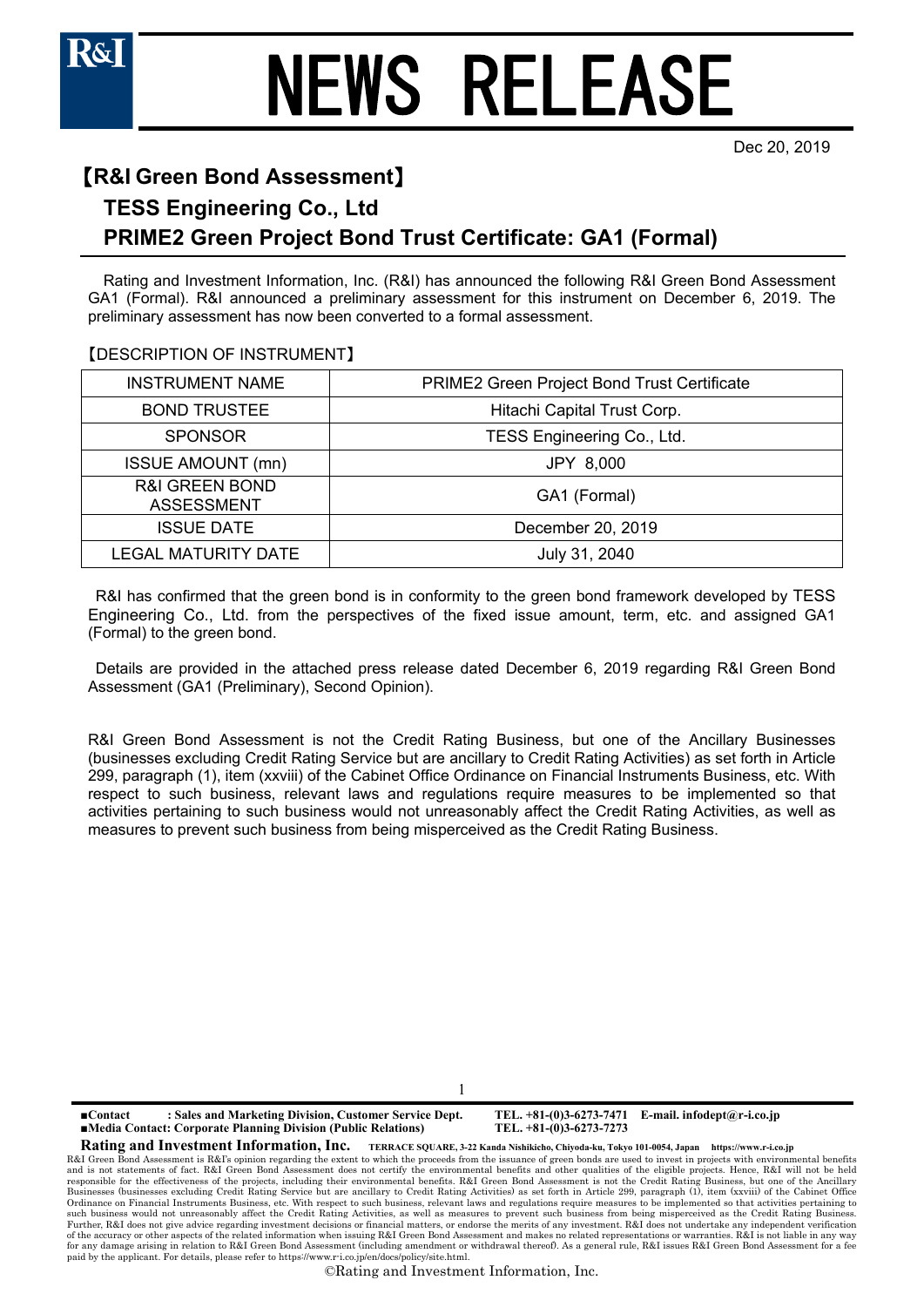

Dec 6, 2019

## 【**R&I Green Bond Assessment**】 **TESS Engineering Co., Ltd. PRIME2 Green Project Bond Trust Certificate** :**GA1 (Preliminary)**  :**Second Opinion**

(The second opinion is an opinion regarding the alignment with Green Bond Principles, etc.)

Rating and Investment Information, Inc. (R&I) has announced the following R&I Green Bond Assessment (GA1 (Preliminary), Second Opinion).

【DESCRIPTION OF INSTRUMENT】

| <b>INSTRUMENT NAME</b>                         | PRIME2 Green Project Bond Trust Certificate |
|------------------------------------------------|---------------------------------------------|
| <b>BOND TRUSTEE</b>                            | Hitachi Capital Trust Corp.                 |
| <b>SPONSOR</b>                                 | TESS Engineering Co., Ltd.                  |
| <b>ISSUE AMOUNT (mn)</b>                       | JPY 8,000 scheduled                         |
| <b>R&amp;I GREEN BOND</b><br><b>ASSESSMENT</b> | GA1 (Preliminary)                           |
| <b>ISSUE DATE</b>                              | December 13, 2019 scheduled                 |
| LEGAL MATURITY DATE                            | July 31, 2040 scheduled                     |

### 【Summary】

TESS Engineering Co., Ltd. (hereinafter referred to as "TESS") is an engineering company which specializes in "energy saving and environmental measures" for utility services. It has extensive track records including constructing 583 solar power generation systems (with total power generation capacity of 616 MW) as of the end of September 2019. It possesses a high level of expertise across the solar power generation business, acting as EPC and O&M service providers (remote monitoring operation, etc.) in many projects.

TESS has established a green bond framework that provides practical guidelines for four standards of Green Bond Principles, etc. which concern the use of proceeds, process for project evaluation and selection, management of proceeds, and reporting, and now considers issuing a green bond (trust certificate) through a power producer SPC to raise funds to acquire completed solar power plants in accordance with the framework.

The issuance of the green bond takes the project finance scheme where a project is conducted through a dedicated special purpose company. Since the green bond under assessment is backed by the project, in assessing the green bond framework and green bond, R&I evaluated TESS, a sponsor that effectively leads the execution and operation of the project, as an issuer of the green bond in substance.

 $\mathcal{D}$ 

**■Contact : Sales and Marketing Division, Customer Service Dept. TEL. +81-(0)3-6273-7471 E-mail. infodept@r-i.co.jp ■Media Contact: Corporate Planning Division (Public Relations)** 

**Rating and Investment Information, Inc. TERRACE SQUARE, 3-22 Kanda Nishikicho, Chiyoda-ku, Tokyo 101-0054, Japan https://www.r-i.co.jp** 

R&I Green Bond Assessment is R&I's opinion regarding the extent to which the proceeds from the issuance of green bonds are used to invest in projects with environmental benefits and is not statements of fact. R&I Green Bond Assessment does not certify the environmental benefits and other qualities of the eligible projects. Hence, R&I will not be held<br>responsible for the effectiveness of the projec Businesses (businesses excluding Credit Rating Service but are ancillary to Credit Rating Activities) as set forth in Article 299, paragraph (1), item (xxviii) of the Cabinet Office<br>Ordinance on Financial Instruments Busin such business would not unreasonably affect the Credit Rating Activities, as well as measures to prevent such business from being misperceived as the Credit Rating Business.<br>Further, R&I does not give advice regarding inve of the accuracy or other aspects of the related information when issuing R&I Green Bond Assessment and makes no related representations or warranties. R&I is not liable in any way for any damage arising in relation to R&I Green Bond Assessment (including amendment or withdrawal thereof). As a general rule, R&I issues R&I Green Bond Assessment for a fee paid by the applicant. For details, please refer to https://www.r-i.co.jp/en/docs/policy/site.html.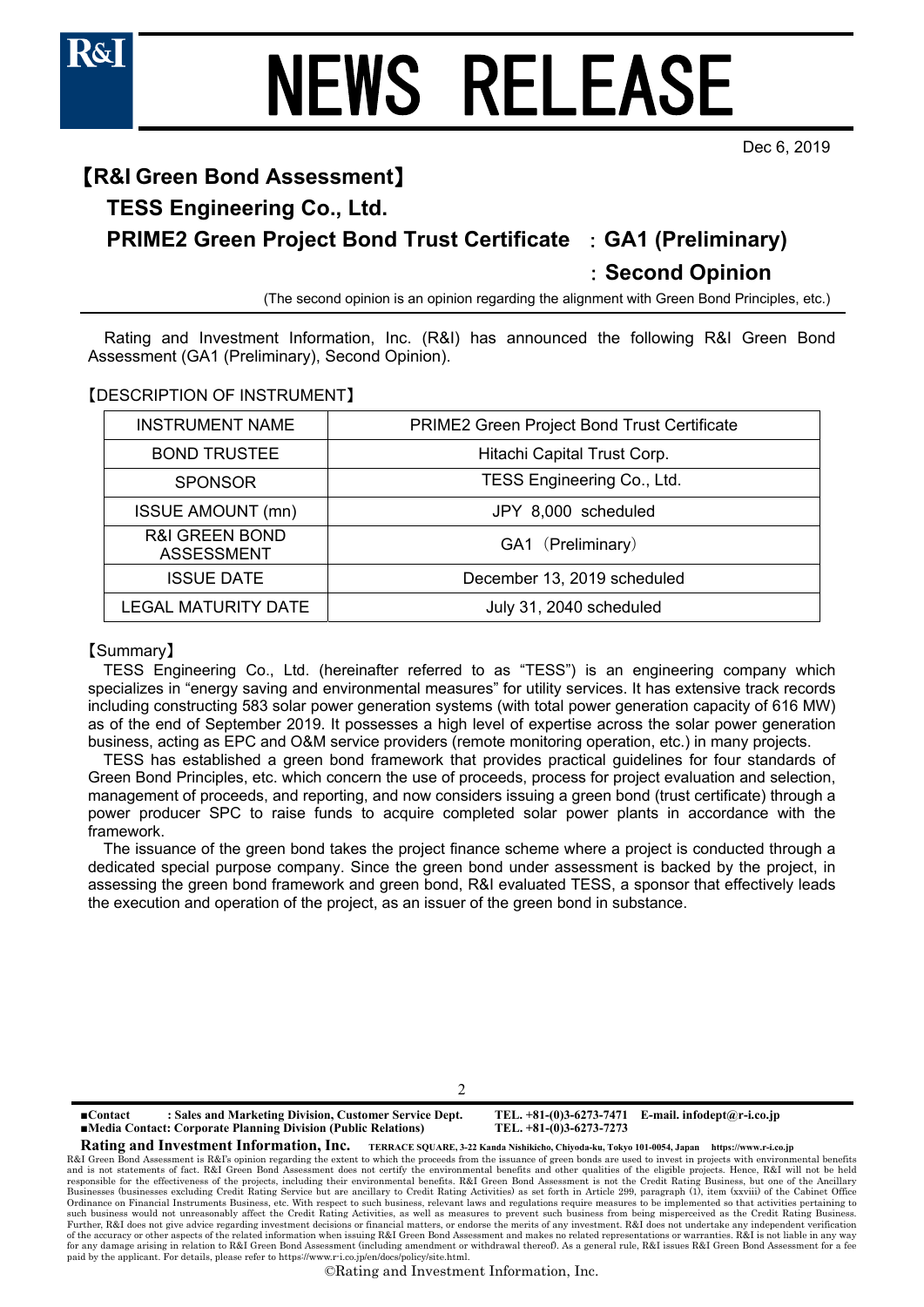

### 【R&I Green Bond Assessment】

R&I has judged, in accordance with R&I Green Bond Assessment Methodology, that the proceeds from the green bond would be invested into projects with significant environmental benefits, and assigned GA1 (preliminary) to the green bond. This is a preliminary assessment and will be reassessed after the final confirmation of bond issuance details.

【Second Opinion on the alignment with Green Bond Principles, etc.】

R&I has also provided a second opinion that the green bond framework is aligned with Green Bond Principles 2018 $^1$ .

Note that R&I has confirmed that the green bond scheduled to be issued is going to be in conformity to the said framework from the perspectives of issue amount and term, details of eligible projects, assets and investment schedule, etc.

### 【Rationale】

- The proceeds from the green bond will be used to acquire completed solar power plants developed by TESS. The power plants are located in 10 sites in Chiba, Ibaraki, Fukuoka, Miyazaki, Kumamoto, and Kagoshima (see "Locations of the 10 Sites" included below), and TESS acts as EPC and O&M service providers in all of those plants. The use of the proceeds is renewable energy projects that are expected to put less burden (CO2 emission reduction effect) on the environment. Also with due consideration to environmental impact associated with the development, among other things, paid, R&I has judged that the project is with significant environmental benefits.
- The selection of an eligible project for the green bond goes through an organizational selection process which is driven by Business Development Department which develops a project plan and makes a proposal, after discussing with Engineering Division and others, for an approval by Management Committee. The project is also in compliance with TESS' management philosophy as well as the environmental policy, etc. which conforms with ISO14001.
- The total amount of the project exceeds the proceeds from the issuance of the green bond. With regards to the timing of the allocation of the proceeds, they are expected to be allocated immediately after the issuance to acquire solar power plants in three sites, with the remainder to be allocated generally within a year.
- Unallocated proceeds will be managed using a dedicated deposit account of the project SPC. Withdrawals will be strictly managed and allowed only when conditions precedent (CP) are satisfied. Investors will be periodically updated with the progress of the project, while being sought approval of and reported on the allocation of the proceeds as needed.
- With regards to reporting, the status of the proceeds allocation and reduced CO2 emissions for the project will be disclosed once a year on TESS' websites.
- TESS has been engaging in engineering businesses specializing in "energy saving and environmental measures" for utility services since its establishment in 1979. It possesses rich experiences and a high level of expertise across the solar power generation business in which the proceeds are to be used.

R&I Green Bond Assessment is not the Credit Rating Business, but one of the Ancillary Businesses (businesses excluding Credit Rating Service but are ancillary to Credit Rating Activities) as set forth in Article 299, paragraph (1), item (xxviii) of the Cabinet Office Ordinance on Financial Instruments Business, etc. With respect to such business, relevant laws and regulations require measures to be implemented so that activities pertaining to such business would not unreasonably affect the Credit Rating Activities, as well as measures to prevent such business from being misperceived as the Credit Rating Business.

 $\overline{a}$ 1 The 2018 edition of the Green Bond Principles (GBP) formulated and administered by the International Capital Market Association (ICMA).

| : Sales and Marketing Division, Customer Service Dept.<br>$\blacksquare$ Contact<br><b>Example 15 Indiana Contact: Corporate Planning Division (Public Relations)</b>             | TEL. $+81-(0)3-6273-7471$ E-mail. infodept@r-i.co.jp<br>TEL. $+81-(0)3-6273-7273$                 |
|-----------------------------------------------------------------------------------------------------------------------------------------------------------------------------------|---------------------------------------------------------------------------------------------------|
| Rating and Investment Information, Inc.                                                                                                                                           | TERRACE SOUARE, 3-22 Kanda Nishikicho, Chiyoda-ku, Tokyo 101-0054, Japan<br>https://www.r-i.co.ip |
| R&I Green Bond Assessment is R&I's opinion regarding the extent to which the proceeds from the issuance of green bonds are used to invest in projects with environmental benefits |                                                                                                   |
| and is not statements of fact. R&I Green Bond Assessment does not certify the environmental benefits and other qualities of the eligible projects. Hence, R&I will not be held    |                                                                                                   |

and is not statements of fact. R&I Green Bond Assessment does not certify the environmental benefits and other qualities of the eligible projects. Hence, R&I will not be held<br>responsible for the effectiveness of the projec Businesses (businesses excluding Credit Rating Service but are ancillary to Credit Rating Activities) as set forth in Article 299, paragraph (1), item (xxviii) of the Cabinet Office<br>Ordinance on Financial Instruments Busin such business would not unreasonably affect the Credit Rating Activities, as well as measures to prevent such business from being misperceived as the Credit Rating Business.<br>Further, R&I does not give advice regarding inve of the accuracy or other aspects of the related information when issuing R&I Green Bond Assessment and makes no related representations or warranties. R&I is not liable in any way for any damage arising in relation to R&I Green Bond Assessment (including amendment or withdrawal thereof). As a general rule, R&I issues R&I Green Bond Assessment for a fee paid by the applicant. For details, please refer to https://www.r-i.co.jp/en/docs/policy/site.html.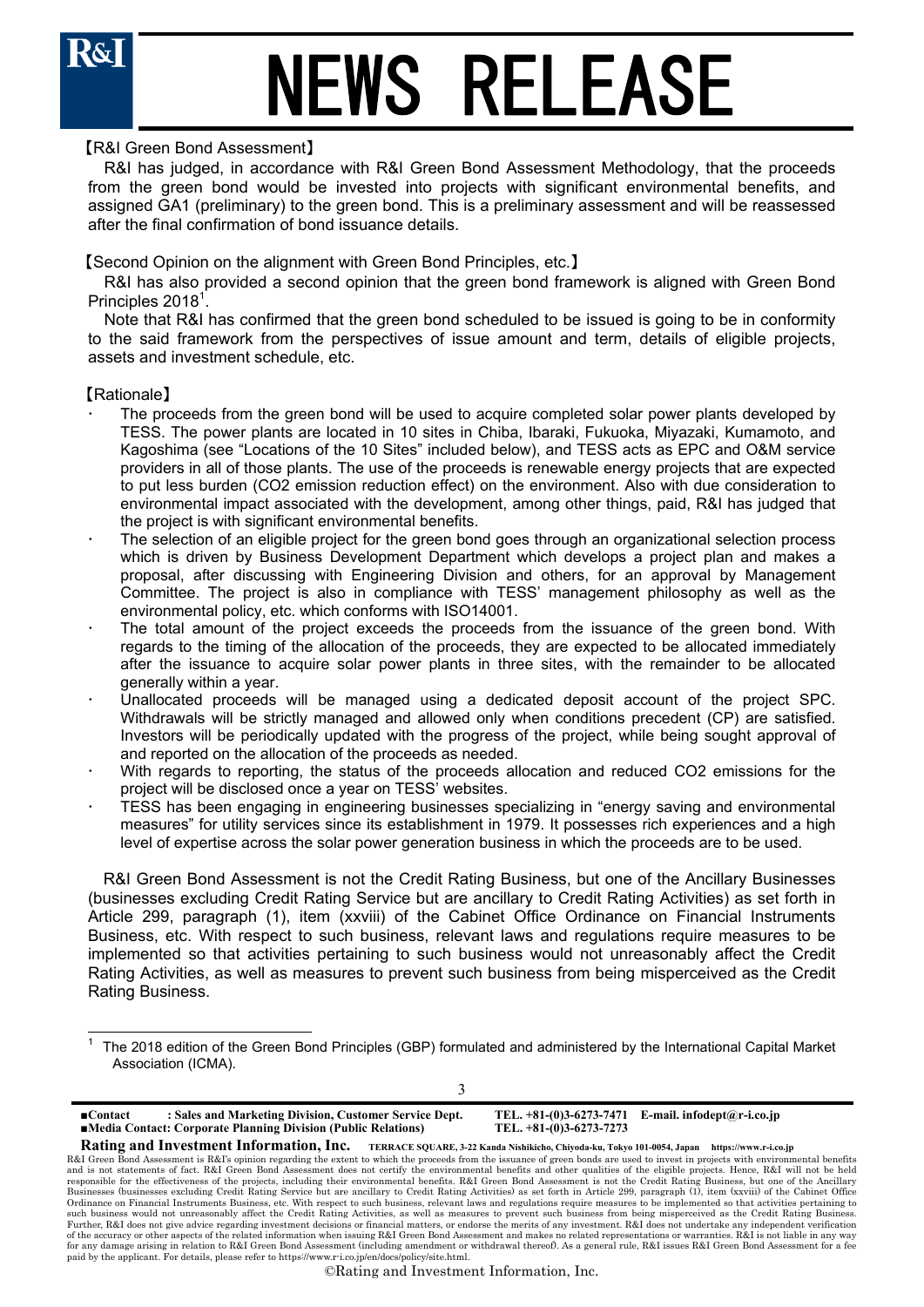## ■**Outline of Sponsor (TESS Engineering Co., Ltd.)**

TESS Engineering (TESS) was established in 1979 and is an engineering company which specializes in "energy saving and environmental measures" for utility services. Capitalizing on its experiences in having worked on co-generation systems which are distributed power sources for facilities that consume a large quantity of energy including plants, hotels and hospitals as energy saving measures after the oil crises, it has been engaging in the construction of solar power generation systems by offering a "hybrid solar power co-generation system" which combines a co-generation system with solar power generation since 1990's.

TESS expanded into the businesses of constructing and installing solar power generation systems following the start of the Feed-in Tariff System (FIT System) in 2012. Owning solar power plants on its own and entering into power generation and retail businesses led it to gain track records of 583 solar power generation systems in operation (with total power generation capacity of 616 MW) in Japan as of the end of September 2019. It possesses a high level of expertise across the solar power generation business, acting as EPC, O&M, and remote monitoring service providers in many projects.

While working to solve clients' energy issues with its corporate philosophy of "Priority on Clients and Satisfaction to Clients" in mind, TESS strives to make its corporate activity sustainable by setting its environmental policy of "contributing to prevention of global warming and preservation of environment through co-generation system which is our core business, as well as any kind of environmental/energy saving system," and executing quality/environmental management systems.

As part of such initiatives, TESS established a green bond framework and now considers issuing a green bond under the framework.

4

**■Contact : Sales and Marketing Division, Customer Service Dept. TEL. +81-(0)3-6273-7471 E-mail. infodept@r-i.co.jp ■Media Contact: Corporate Planning Division (Public Relations)** 

**Rating and Investment Information, Inc. TERRACE SQUARE, 3-22 Kanda Nishikicho, Chiyoda-ku, Tokyo 101-0054, Japan https://www.r-i.co.jp** 

R&I Green Bond Assessment is R&I's opinion regarding the extent to which the proceeds from the issuance of green bonds are used to invest in projects with environmental benefits and is not statements of fact. R&I Green Bond Assessment does not certify the environmental benefits and other qualities of the eligible projects. Hence, R&I will not be held<br>responsible for the effectiveness of the projec Businesses (businesses excluding Credit Rating Service but are ancillary to Credit Rating Activities) as set forth in Article 299, paragraph (1), item (xxviii) of the Cabinet Office<br>Ordinance on Financial Instruments Busin such business would not unreasonably affect the Credit Rating Activities, as well as measures to prevent such business from being misperceived as the Credit Rating Business.<br>Further, R&I does not give advice regarding inve of the accuracy or other aspects of the related information when issuing R&I Green Bond Assessment and makes no related representations or warranties. R&I is not liable in any way for any damage arising in relation to R&I Green Bond Assessment (including amendment or withdrawal thereof). As a general rule, R&I issues R&I Green Bond Assessment for a fee paid by the applicant. For details, please refer to https://www.r-i.co.jp/en/docs/policy/site.html.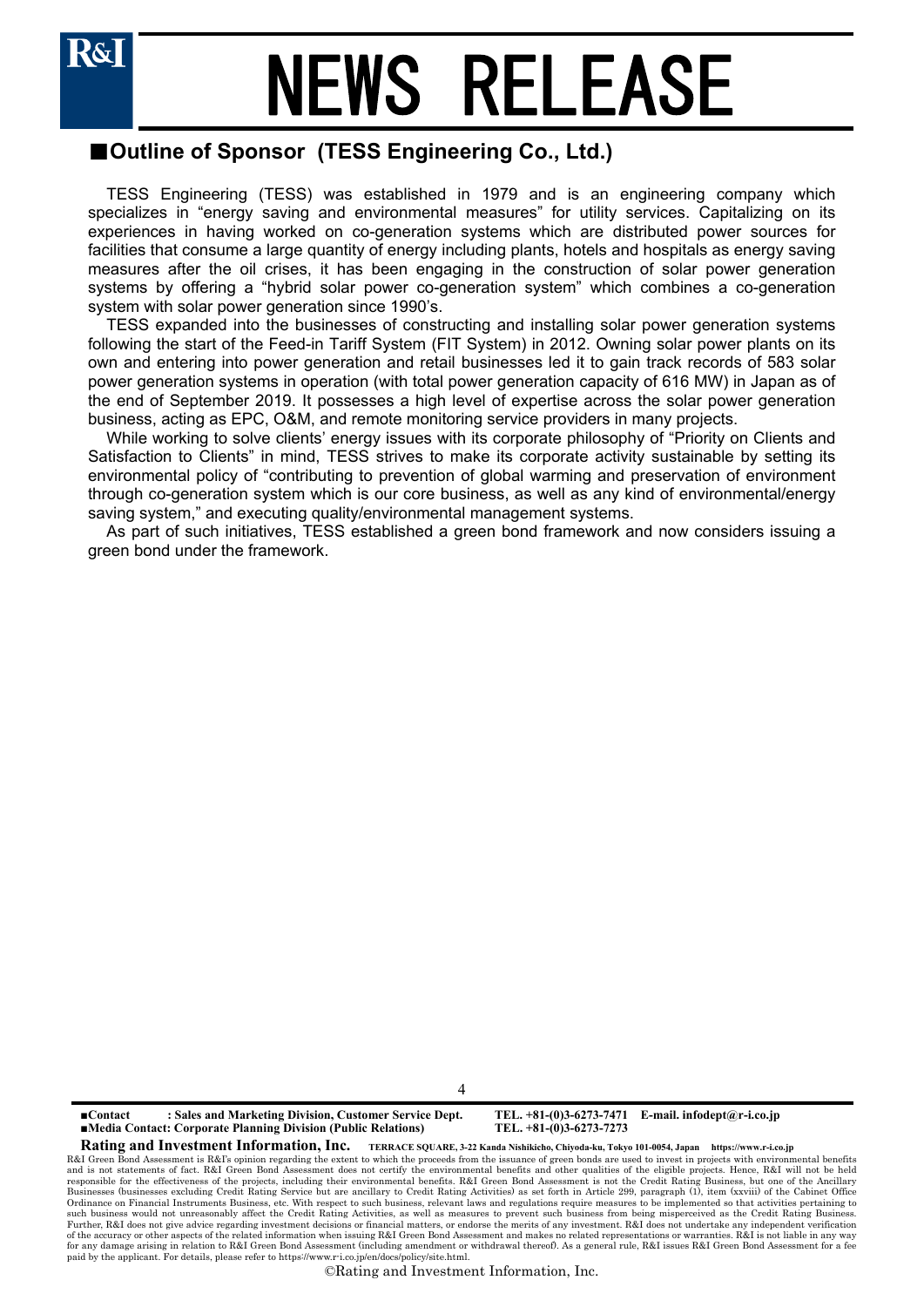

 $\ddot{\phantom{0}}$ 

## NEWS RELEASE

## ■ Outline of Green Bond Framework (TESS Green Bond)

At the issue of its green bond, TESS has prepared a green bond framework that constitutes issuer's practical guidelines for the four standards of Green Bond Principles including use of proceeds, process for project evaluation and selection, management of proceeds, and reporting. The outline of the framework is as follows:

## **1. Use of Proceeds**

・The proceeds from the green bond will be allocated to projects that satisfy the following selection criteria.

| <b>Project Category</b> | <b>Business description</b> |
|-------------------------|-----------------------------|
| Renewable energy        | PV power plants             |

- Eligible projects are renewable energy projects (solar power plants) developed by TESS as EPC itself. It is assumed that they will include biomass and wind power generation projects in the future.
- Since the financing will be done by the project finance scheme, the proceeds will be allocated to expenditure for a power producer SPC.
- The power producer SPC will issue a green bond, etc. and will not convert the underlying green assets.
- Potentially negative environmental impacts associated with solar power generation business generally include the destruction of/negative impacts to ecosystems, discharge of turbid water, and light pollution and impairment of landscape, as well as noise/vibrations emitted from related facilities, as a result of large-scale land development. TESS' development of a power plant is in conformity with environmental laws, regulations and ordinances concerning the forest development and environmental conservation, etc. TESS also conducts a meeting to explain to nearby residents to address negative aspects of environmental and social impact..

5

**■Contact : Sales and Marketing Division, Customer Service Dept. TEL. +81-(0)3-6273-7471 E-mail. infodept@r-i.co.jp ■Media Contact: Corporate Planning Division (Public Relations)** 

**Rating and Investment Information, Inc. TERRACE SQUARE, 3-22 Kanda Nishikicho, Chiyoda-ku, Tokyo 101-0054, Japan https://www.r-i.co.jp** 

R&I Green Bond Assessment is R&I's opinion regarding the extent to which the proceeds from the issuance of green bonds are used to invest in projects with environmental benefits and is not statements of fact. R&I Green Bond Assessment does not certify the environmental benefits and other qualities of the eligible projects. Hence, R&I will not be held<br>responsible for the effectiveness of the projec Businesses (businesses excluding Credit Rating Service but are ancillary to Credit Rating Activities) as set forth in Article 299, paragraph (1), item (xxviii) of the Cabinet Office<br>Ordinance on Financial Instruments Busin such business would not unreasonably affect the Credit Rating Activities, as well as measures to prevent such business from being misperceived as the Credit Rating Business.<br>Further, R&I does not give advice regarding inve of the accuracy or other aspects of the related information when issuing R&I Green Bond Assessment and makes no related representations or warranties. R&I is not liable in any way for any damage arising in relation to R&I Green Bond Assessment (including amendment or withdrawal thereof). As a general rule, R&I issues R&I Green Bond Assessment for a fee paid by the applicant. For details, please refer to https://www.r-i.co.jp/en/docs/policy/site.html.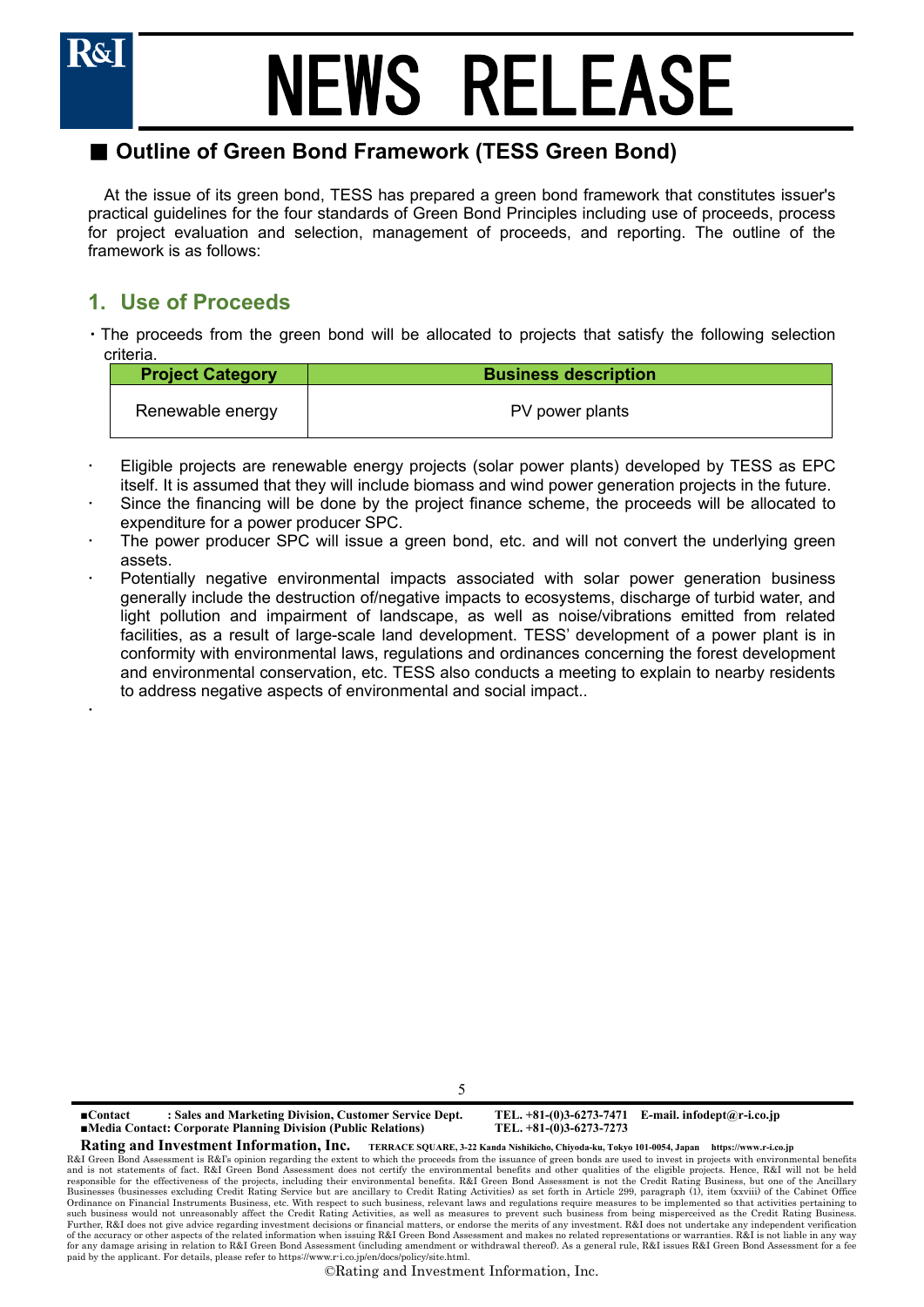## **2. Process for Project Evaluation and Selection**

 As a company specializing in energy saving and renewable energy, TESS has a business policy of expanding its businesses revolving around three pillars of "stable energy supply," "promotion of energy saving," and "diffusion of renewable energy" toward the realization of "Total Energy Saving & Solution" which it is also named after. In addition, it formulated the corporate philosophy of "Priority on Clients and Satisfaction to Clients" and the quality/environmental policy which conforms with ISO14001.

## Corporate Philosophy

## Priority on Clients and Satisfaction to Clients

Corporate philosophy of TESS Engineering is «Priority on Clients and Satisfaction to Clients»

We solve various energy issues clients face, by way of forming reliable working organization with skilled engineers and rich experiences of more than 1,000 job track records on environmental and energy saving systems. We will do our best to become such company as clients being always satisfied with our services.

## **Management Philosophy of the TESS Group**

◆"Priority on Clients and Satisfaction to Clients"

We place the first priority on solving various energy issues clients face, by working as the Group as a whole, under our corporate philosophy of "Priority on Clients and Satisfaction to Clients." Further, we will meet the expectations of the stakeholders by seeking to achieve long-term growth while fulfilling social responsibilities through our businesses.

6

**■Contact : Sales and Marketing Division, Customer Service Dept. TEL. +81-(0)3-6273-7471 E-mail. infodept@r-i.co.jp ■Media Contact: Corporate Planning Division (Public Relations)** 

**Rating and Investment Information, Inc. TERRACE SQUARE, 3-22 Kanda Nishikicho, Chiyoda-ku, Tokyo 101-0054, Japan https://www.r-i.co.jp**  R&I Green Bond Assessment is R&I's opinion regarding the extent to which the proceeds from the issuance of green bonds are used to invest in projects with environmental benefits<br>and is not statements of fact. R&I Green Bon Businesses (businesses excluding Credit Rating Service but are ancillary to Credit Rating Activities) as set forth in Article 299, paragraph (1), item (xxviii) of the Cabinet Office<br>Ordinance on Financial Instruments Busin such business would not unreasonably affect the Credit Rating Activities, as well as measures to prevent such business from being misperceived as the Credit Rating Business.<br>Further, R&I does not give advice regarding inve of the accuracy or other aspects of the related information when issuing R&I Green Bond Assessment and makes no related representations or warranties. R&I is not liable in any way for any damage arising in relation to R&I Green Bond Assessment (including amendment or withdrawal thereof). As a general rule, R&I issues R&I Green Bond Assessment for a fee paid by the applicant. For details, please refer to https://www.r-i.co.jp/en/docs/policy/site.html.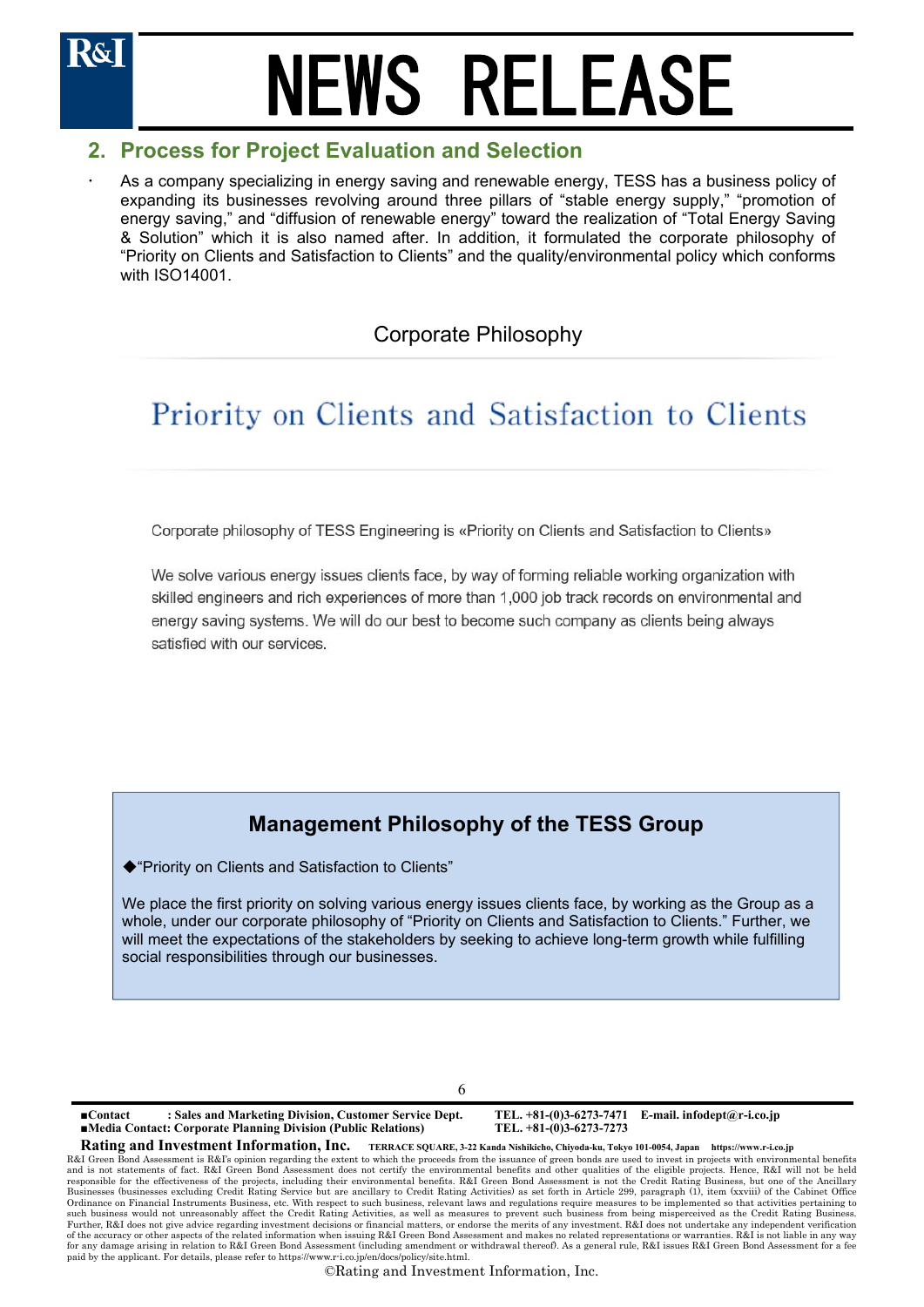## **Quality/Environmental Policy**

TESS Engineering is posting "Priority on Clients and Satisfaction to Clients" as corporate philosophy. Quality/Environmental Policy has been established as part of activities which substantiate the management philosophy to contribute solving various issues clients have.

We will practice Quality/Environmental Management System to achieve earthfriendly business activities based on "Quality/Environmental Policy" below and endeavor to continuously improve it.

1. We place value on that communication with client is important, and propose products and services to comply with customers' requirement.

2. We observe the laws and legal rules/requirements applied to our business activities.

3. We promote to achieve goals and objectives set for quality/environmental activities by participation of all the staff members.

4. We endeavor to realize strengthening business structure and enhancing company's value by practicing PDCA at every scene of business activity.

5. We contribute prevention of global warming and preservation of environment through co-generation system which is our core business, as well as any kind of environmental/energy saving system.

6. This policy will be fully disseminated to our executives and employees and become available for general public.



- TESS engages in business activities which help realize a sustainable society, being mindful of the global environment, through the diffusion of renewal energy in conformity with the corporate philosophy as well as the environmental policy which is in line with ISO14001.
- Projects which have been selected as eligible for the green bond, etc. are renewable energy. It has selected those that are in line with TESS' philosophy and policies as well as its actual business activities.
- Renewable energy projects are not only expected to bring considerable environmental benefits (CO2 reduction effect) but also developed/run with consideration given to potentially negative environmental/social impacts.
- The selection of a project goes through a process which is driven by Business Development Department which develops a project plan and makes a proposal, after discussing with Engineering Division and other relevant departments, for an approval by the Management Committee (as well as the Board of Directors of TESS Holdings Co., Ltd., its holding company).
- The organization chart of TESS is shown below.



**■Contact : Sales and Marketing Division, Customer Service Dept. TEL. +81-(0)3-6273-7471 E-mail. infodept@r-i.co.jp ■Media Contact: Corporate Planning Division (Public Relations)** 

**Rating and Investment Information, Inc. TERRACE SQUARE, 3-22 Kanda Nishikicho, Chiyoda-ku, Tokyo 101-0054, Japan https://www.r-i.co.jp** 

R&I Green Bond Assessment is R&I's opinion regarding the extent to which the proceeds from the issuance of green bonds are used to invest in projects with environmental benefits and is not statements of fact. R&I Green Bond Assessment does not certify the environmental benefits and other qualities of the eligible projects. Hence, R&I will not be held<br>responsible for the effectiveness of the projec Businesses (businesses excluding Credit Rating Service but are ancillary to Credit Rating Activities) as set forth in Article 299, paragraph (1), item (xxviii) of the Cabinet Office<br>Ordinance on Financial Instruments Busin such business would not unreasonably affect the Credit Rating Activities, as well as measures to prevent such business from being misperceived as the Credit Rating Business.<br>Further, R&I does not give advice regarding inve of the accuracy or other aspects of the related information when issuing R&I Green Bond Assessment and makes no related representations or warranties. R&I is not liable in any way for any damage arising in relation to R&I Green Bond Assessment (including amendment or withdrawal thereof). As a general rule, R&I issues R&I Green Bond Assessment for a fee paid by the applicant. For details, please refer to https://www.r-i.co.jp/en/docs/policy/site.html.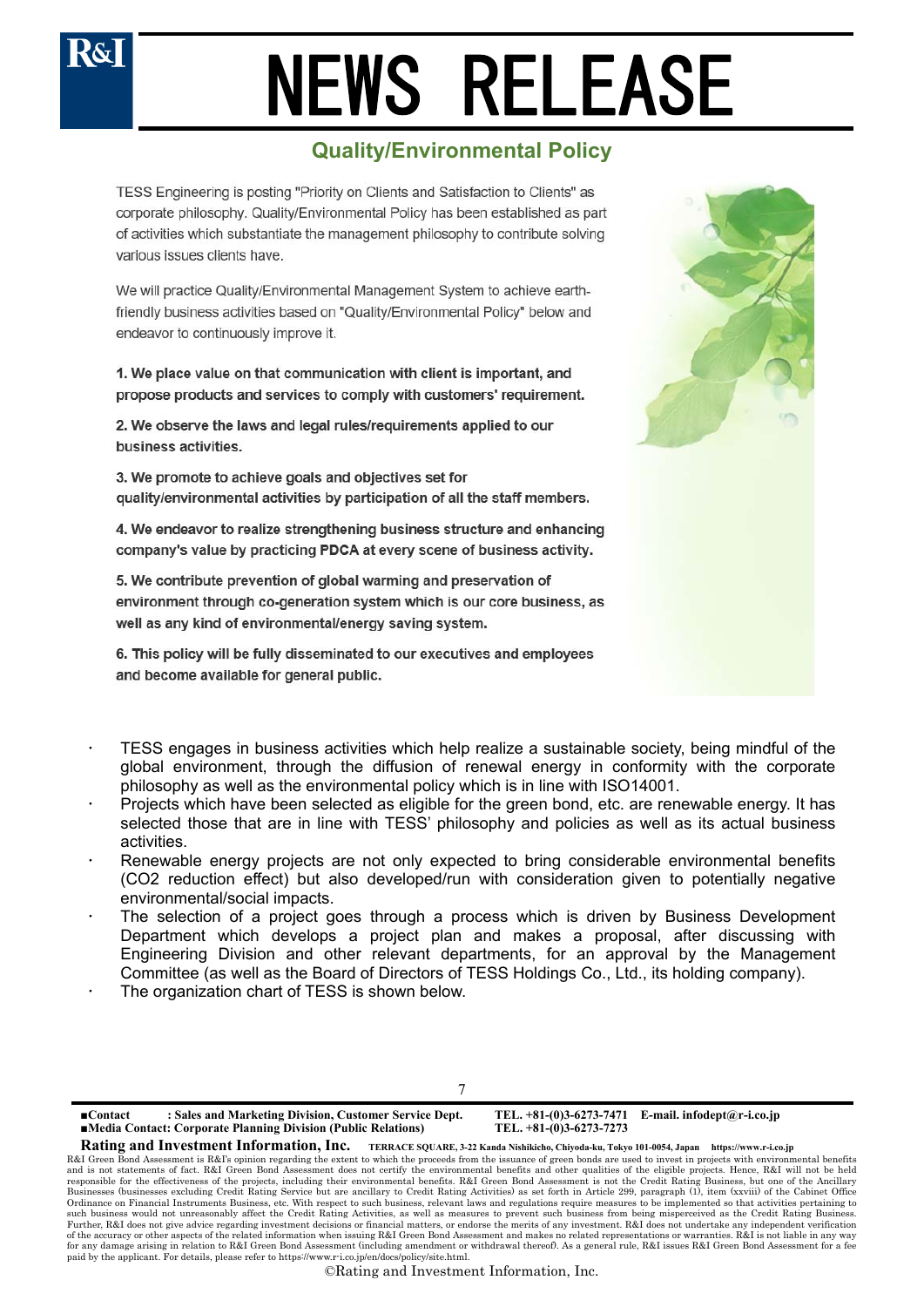



8

**■Contact : Sales and Marketing Division, Customer Service Dept. TEL. +81-(0)3-6273-7471 E-mail. infodept@r-i.co.jp ■Media Contact: Corporate Planning Division (Public Relations) Rating and Investment Information, Inc. TERRACE SQUARE, 3-22 Kanda Nishikicho, Chiyoda-ku, Tokyo 101-0054, Japan https://www.r-i.co.jp** 

R&I Green Bond Assessment is R&I's opinion regarding the extent to which the proceeds from the issuance of green bonds are used to invest in projects with environmental benefits and is not statements of fact. R&I Green Bond Assessment does not certify the environmental benefits and other qualities of the eligible projects. Hence, R&I will not be held<br>responsible for the effectiveness of the projec Businesses (businesses excluding Credit Rating Service but are ancillary to Credit Rating Activities) as set forth in Article 299, paragraph (1), item (xxviii) of the Cabinet Office<br>Ordinance on Financial Instruments Busin such business would not unreasonably affect the Credit Rating Activities, as well as measures to prevent such business from being misperceived as the Credit Rating Business.<br>Further, R&I does not give advice regarding inve of the accuracy or other aspects of the related information when issuing R&I Green Bond Assessment and makes no related representations or warranties. R&I is not liable in any way for any damage arising in relation to R&I Green Bond Assessment (including amendment or withdrawal thereof). As a general rule, R&I issues R&I Green Bond Assessment for a fee paid by the applicant. For details, please refer to https://www.r-i.co.jp/en/docs/policy/site.html.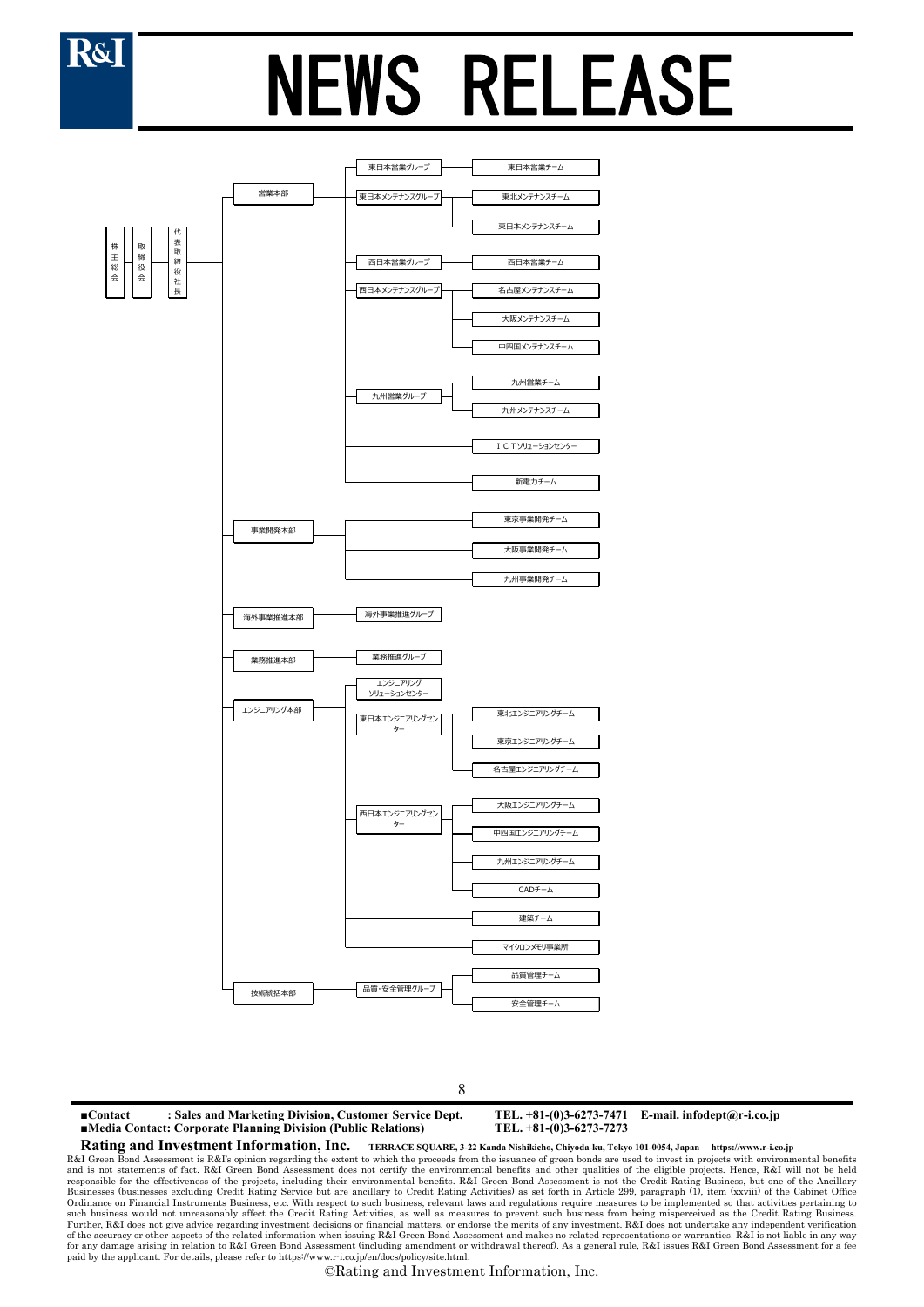### **3. Management of Proceeds**

- The proceeds from the green bond, etc. will be managed using a dedicated account of the power producer SPC in accordance with the provisions of the finance and project agreements, and allocated for those green projects only.
- Withdrawals of the proceeds will be strictly managed and allowed only when conditions precedent (CP) under the project finance agreement are satisfied. Unallocated proceeds are intended to be managed in deposit.
- Investors will be periodically updated with the progress of the projects, while being sought each time approval of and reported on the allocation of the proceeds as needed.

### **4. Reporting**

- TESS plans to provide reporting for the green bond, etc. on its website once a year.
- Key contents of the reporting are i) fund allocation status reporting, and ii) impact reporting (incl. performance).

i) plans to report the allocation status to the projects until the funds are fully allocated.

ii) is meant to disclose the amounts of annual power generation and CO2 reduction of the projects.

 $\ddot{\phantom{0}}$ The reporting will be presented as below.

| Project no.                        | Project<br>allocation<br>amount | Project<br>allocation %                     | Eligible project    |       |                       | 1st year power<br>generation<br>(kWh/year) | $CO2$ reduction<br>effect<br>$(t$ -CO <sub>2</sub> /year) |
|------------------------------------|---------------------------------|---------------------------------------------|---------------------|-------|-----------------------|--------------------------------------------|-----------------------------------------------------------|
| No.1                               | $\bullet$                       | $\lbrack \bullet \rbrack\%$                 | Renewable<br>Energy | Solar | Selling               | 1,471,971                                  | 510.8                                                     |
| No.2                               | $\bullet$                       | [•]%                                        | Renewable<br>Energy | Solar | Selling               | 1,446,756                                  | 502.0                                                     |
| No.3                               | $\bullet$                       | $\lbrack \bullet \rbrack\%$                 | Renewable<br>Energy | Solar | Under<br>construction | 2,567,714                                  | 891.0                                                     |
| No.4                               | $\bullet$                       | $\lbrack \bullet \rbrack\%$                 | Renewable<br>Energy | Solar | Under<br>construction | 2,348,284                                  | 814.9                                                     |
| No.5                               | $\bullet$                       | [•]%                                        | Renewable<br>Energy | Solar | Under<br>construction | 1,514,312                                  | 525.5                                                     |
| No.6                               | $\bullet$                       | [•]%                                        | Renewable<br>Energy | Solar | Under<br>construction | 1,568,700                                  | 544.3                                                     |
| No.7                               | $\bullet$                       | [•]%                                        | Renewable<br>Energy | Solar | Under<br>construction | 1,422,588                                  | 493.6                                                     |
| No.8                               | $\bullet$                       | $[•]\%$                                     | Renewable<br>Energy | Solar | Under<br>construction | 3,282,269                                  | 1,138.9                                                   |
| No.9                               | $\bullet$                       | [•]%                                        | Renewable<br>Energy | Solar | Under<br>construction | 7,964,210                                  | 2,763.6                                                   |
| No.10                              | $\bullet$                       | [●]%                                        | Renewable<br>Energy | Solar | Under<br>construction | 3,008,743                                  | 1,044.0                                                   |
| Total amount of the<br>issued bond |                                 | billion<br>$\lbrack \bullet \rbrack$<br>ven |                     |       |                       |                                            |                                                           |

 $\overline{Q}$ 

**■Contact : Sales and Marketing Division, Customer Service Dept. TEL. +81-(0)3-6273-7471 E-mail. infodept@r-i.co.jp ■Media Contact: Corporate Planning Division (Public Relations)** 

**Rating and Investment Information, Inc. TERRACE SQUARE, 3-22 Kanda Nishikicho, Chiyoda-ku, Tokyo 101-0054, Japan https://www.r-i.co.jp**  R&I Green Bond Assessment is R&I's opinion regarding the extent to which the proceeds from the issuance of green bonds are used to invest in projects with environmental benefits and is not statements of fact. R&I Green Bond Assessment does not certify the environmental benefits and other qualities of the eligible projects. Hence, R&I will not be held<br>responsible for the effectiveness of the projec Businesses (businesses excluding Credit Rating Service but are ancillary to Credit Rating Activities) as set forth in Article 299, paragraph (1), item (xxviii) of the Cabinet Office<br>Ordinance on Financial Instruments Busin such business would not unreasonably affect the Credit Rating Activities, as well as measures to prevent such business from being misperceived as the Credit Rating Business.<br>Further, R&I does not give advice regarding inve of the accuracy or other aspects of the related information when issuing R&I Green Bond Assessment and makes no related representations or warranties. R&I is not liable in any way for any damage arising in relation to R&I Green Bond Assessment (including amendment or withdrawal thereof). As a general rule, R&I issues R&I Green Bond Assessment for a fee paid by the applicant. For details, please refer to https://www.r-i.co.jp/en/docs/policy/site.html.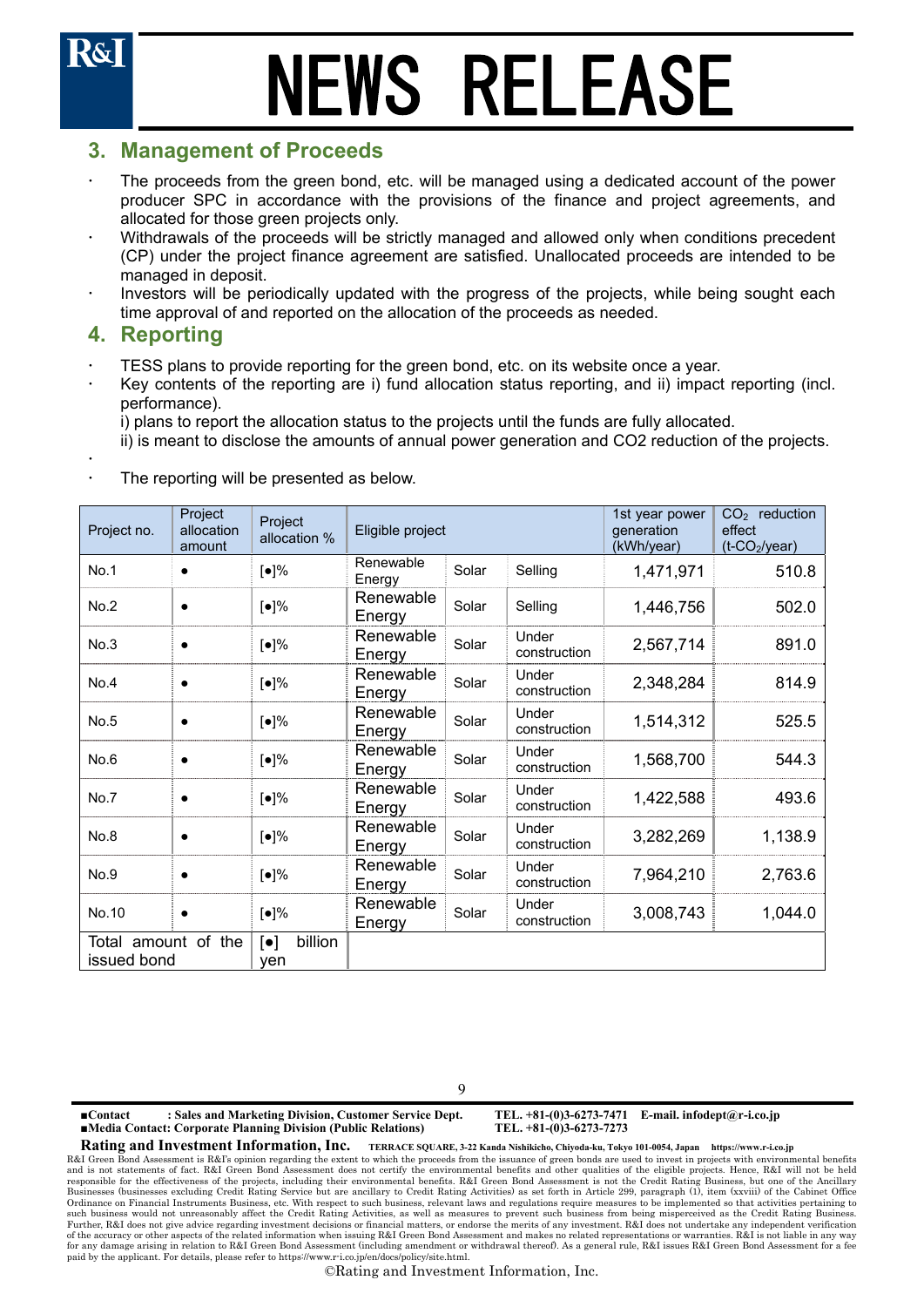

## ■ Evaluation on Green Bond Framework (Second Opinion)

In line with R&I Green Bond Assessment Methodology, R&I evaluated if the green bond framework prepared by TESS is in conformity to Green Bond Principles 2018 (hereinafter collectively referred to as Green Bond Principles, etc.).

## **1. Use of Proceeds**

For green bond proceeds to be used to invest in projects with environmental benefits, the eligible projects in which the funds are invested must be identified as being environmentally beneficial.

Main basis for evaluation

- Details of the framework
- Confirmation of the contents of the projects eligible for the green bond

### Evaluation

- Under the framework the proceeds will be used to acquire solar power plants developed by TESS.
- The eligible projects in the transaction are renewable energy (solar power generation projects) with eligible green assets from which sufficient environmental benefits (CO2 reduction effect) are expected.
- R&I confirmed through interviews and in writing, etc. regarding TESS' review criteria for the eligible projects as to (1) whether sufficient environmental benefits can be expected from those projects, and (2) whether consideration is given to potentially negative environmental impacts during the development and in operation.
- From the perspective of (1), in light of the confirmation of TESS' track record of the development of solar power plants, development policy, and O&M system, etc. R&I judged that sufficient environmental benefits (CO2 reduction effect) can be expected as eligible projects for the green bond.
- From the viewpoint of (2), R&I confirmed it has taken steps which are conscious of the surrounding environment, including obtaining necessary permits and licenses during the development/operation, and judged that due consideration is given to potentially negative environmental impacts.

For the reasons stated above, R&I has judged the use of proceeds under the framework is in conformity to Green Bond Principles etc.

10

**■Contact : Sales and Marketing Division, Customer Service Dept. TEL. +81-(0)3-6273-7471 E-mail. infodept@r-i.co.jp ■Media Contact: Corporate Planning Division (Public Relations)** 

**Rating and Investment Information, Inc. TERRACE SQUARE, 3-22 Kanda Nishikicho, Chiyoda-ku, Tokyo 101-0054, Japan https://www.r-i.co.jp** 

R&I Green Bond Assessment is R&I's opinion regarding the extent to which the proceeds from the issuance of green bonds are used to invest in projects with environmental benefits and is not statements of fact. R&I Green Bond Assessment does not certify the environmental benefits and other qualities of the eligible projects. Hence, R&I will not be held<br>responsible for the effectiveness of the projec Businesses (businesses excluding Credit Rating Service but are ancillary to Credit Rating Activities) as set forth in Article 299, paragraph (1), item (xxviii) of the Cabinet Office<br>Ordinance on Financial Instruments Busin such business would not unreasonably affect the Credit Rating Activities, as well as measures to prevent such business from being misperceived as the Credit Rating Business.<br>Further, R&I does not give advice regarding inve of the accuracy or other aspects of the related information when issuing R&I Green Bond Assessment and makes no related representations or warranties. R&I is not liable in any way for any damage arising in relation to R&I Green Bond Assessment (including amendment or withdrawal thereof). As a general rule, R&I issues R&I Green Bond Assessment for a fee paid by the applicant. For details, please refer to https://www.r-i.co.jp/en/docs/policy/site.html.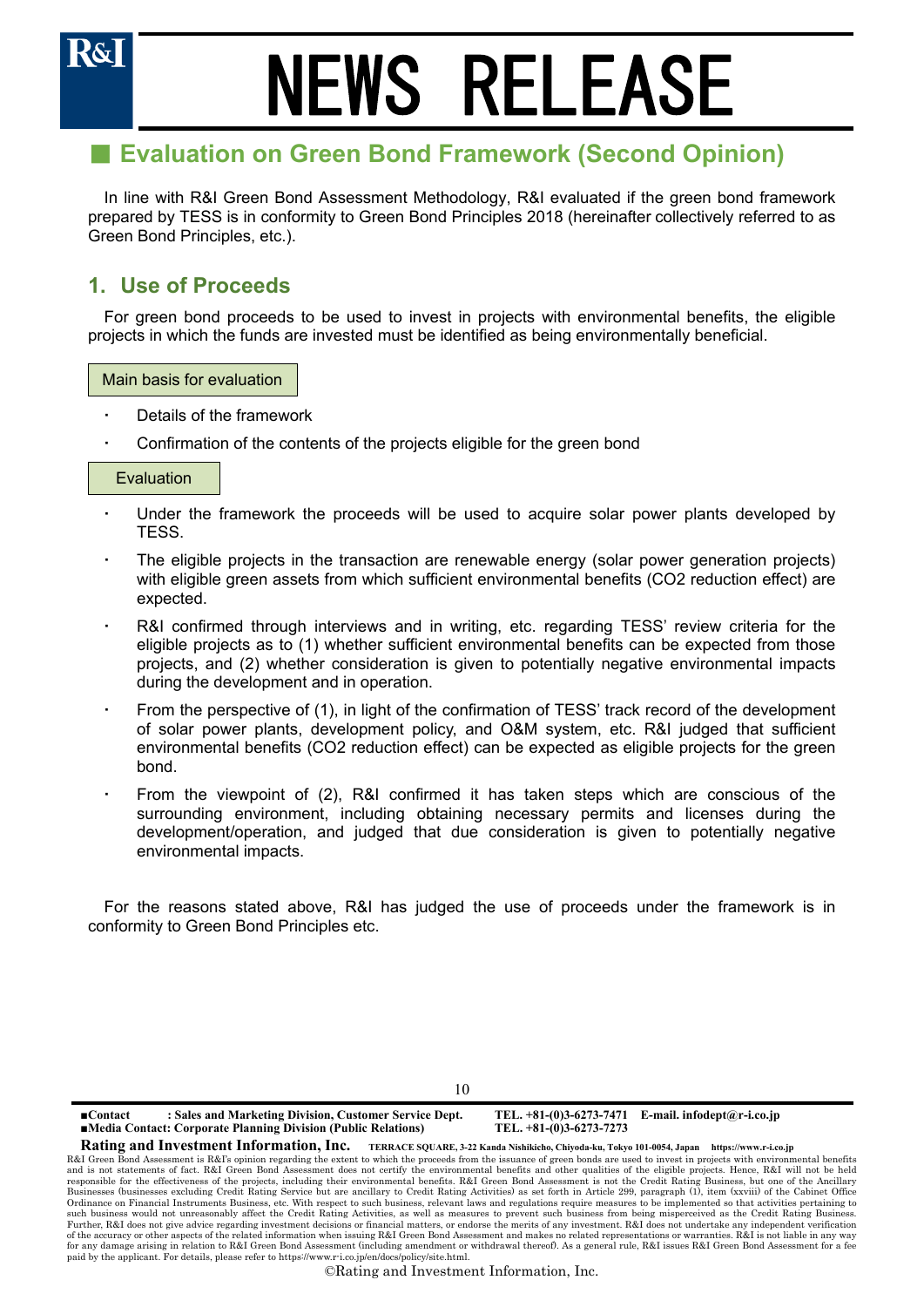## **2. Process for Project Evaluation and Selection**

For green bond proceeds to be used to invest in projects with environmental benefits, the issuer's rationale and process regarding the selection of eligible projects must be clear and reasonable.

### Main basis for evaluation

- Details of the framework
- TESS' corporate philosophy and environmental policy

### Evaluation

- The eligible projects are in compliance with TESS' management philosophy as well as the environmental policy which conforms with ISO14001.
- The eligible projects are expected to have sufficient environmental benefits and due consideration is given to potentially negative environmental and social impacts.
- The assessment and selection of a project goes through an organizational process which is driven by Business Development Department which develops a project plan and makes a proposal, after discussing with Engineering Division and other relevant departments, for an approval by the Management Committee (as well as the Board of Directors of TESS Holdings Co., Ltd., its holding company).

For the reasons stated above, R&I has judged the process for project evaluation and selection under the framework is in conformity to Green Bond Principles etc.

### **3. Management of Proceeds**

For the green bond proceeds to be used to invest in projects with environmental benefits, the proceeds must be allocated to eligible projects, and must not be invested in projects other than eligible projects.

Main basis for evaluation

Details of the framework

### Evaluation

- The proceeds from the green bond, etc. will be managed using a dedicated account of the power producer SPC and allocated for those green projects only. Therefore, the proceeds from the relevant green bond, etc. will not be commingled with those for other projects.
- Withdrawals of the proceeds will be strictly managed and allowed only when conditions precedent (CP) under the relevant project finance agreement are satisfied.
- Unallocated funds will be managed in deposit which is short-term liquid assets.
- The progresses of the projects and the fund allocation status will be managed appropriately with investors given necessary reporting as needed.

| : Sales and Marketing Division, Customer Service Dept.<br>$\blacksquare$ Contact<br><b>Example 15 India</b> Contact: Corporate Planning Division (Public Relations)                                                                                                                                                                                                 | TEL. $+81-(0)3-6273-7273$ | TEL. $+81-(0)3-6273-7471$ E-mail. infodept@r-i.co.jp                                           |
|---------------------------------------------------------------------------------------------------------------------------------------------------------------------------------------------------------------------------------------------------------------------------------------------------------------------------------------------------------------------|---------------------------|------------------------------------------------------------------------------------------------|
| Rating and Investment Information, Inc.                                                                                                                                                                                                                                                                                                                             |                           | TERRACE SQUARE, 3-22 Kanda Nishikicho, Chiyoda-ku, Tokyo 101-0054, Japan https://www.r-i.co.jp |
| R&I Green Bond Assessment is R&I's opinion regarding the extent to which the proceeds from the issuance of green bonds are used to invest in projects with environmental benefits<br>and is not statements of fact. R&I Green Bond Assessment does not certify the environmental benefits and other qualities of the eligible projects. Hence, R&I will not be held |                           |                                                                                                |
| responsible for the effectiveness of the projects, including their environmental benefits. R&I Green Bond Assessment is not the Credit Rating Business, but one of the Ancillary                                                                                                                                                                                    |                           |                                                                                                |

11

responsible for the effectiveness of the projects, including their environmental benefits. R&I Green Bond Assessment is not the Credit Rating Business, but one of the Ancillary<br>Businesses (businesses excluding Credit Ratin such business would not unreasonably affect the Credit Rating Activities, as well as measures to prevent such business from being misperceived as the Credit Rating Business.<br>Further, R&I does not give advice regarding inve of the accuracy or other aspects of the related information when issuing R&I Green Bond Assessment and makes no related representations or warranties. R&I is not liable in any way for any damage arising in relation to R&I Green Bond Assessment (including amendment or withdrawal thereof). As a general rule, R&I issues R&I Green Bond Assessment for a fee paid by the applicant. For details, please refer to https://www.r-i.co.jp/en/docs/policy/site.html.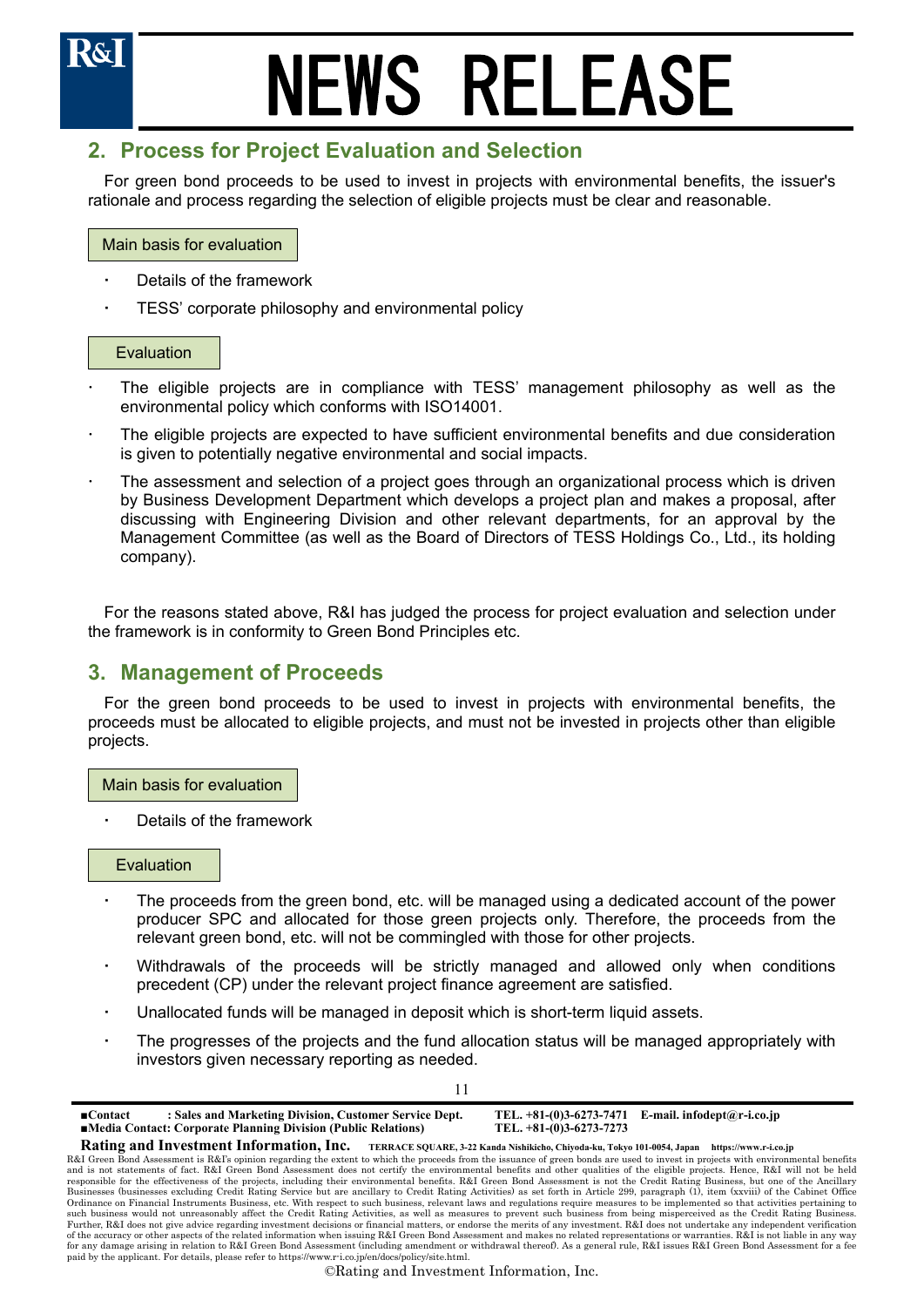

For the reasons stated above, R&I has judged that the policy for management of proceeds under the framework is in conformity to Green Bond Principles etc.

## **4. Reporting**

To ensure that green bond proceeds are used to invest in projects with environmental benefits, the issuer is expected to provide details on the eligible projects, the timing of investments, and the environmental benefits yielded by the projects.

### Main basis for evaluation

- Confirmation of the framework details
- Confirmation of details of reporting to be disclosed

### Evaluation

- The reporting of the green bond, etc. is scheduled to be made once a year on the TESS' website.
- Reporting is to include the fund allocation status reporting and impact reporting (the amounts of annual power generation and CO2 reduction) per portfolio, which are considered reasonable.

For the reasons stated above, R&I has judged that the policy for management of proceeds under the framework is in conformity to Green Bond Principles etc.

### **<Comprehensive Evaluation>**

In line with the assessment methodology of R&I green bond assessment, R&I has judged that the framework is in conformity to Green Bond Principles etc.

This second opinion shall be applied to the green bond to be issued at this time. For subsequent issues, R&I will review the status and then release its second opinion again.

12

**■Contact : Sales and Marketing Division, Customer Service Dept. TEL. +81-(0)3-6273-7471 E-mail. infodept@r-i.co.jp ■Media Contact: Corporate Planning Division (Public Relations)** 

**Rating and Investment Information, Inc. TERRACE SQUARE, 3-22 Kanda Nishikicho, Chiyoda-ku, Tokyo 101-0054, Japan https://www.r-i.co.jp** 

R&I Green Bond Assessment is R&I's opinion regarding the extent to which the proceeds from the issuance of green bonds are used to invest in projects with environmental benefits and is not statements of fact. R&I Green Bond Assessment does not certify the environmental benefits and other qualities of the eligible projects. Hence, R&I will not be held<br>responsible for the effectiveness of the projec Businesses (businesses excluding Credit Rating Service but are ancillary to Credit Rating Activities) as set forth in Article 299, paragraph (1), item (xxviii) of the Cabinet Office<br>Ordinance on Financial Instruments Busin such business would not unreasonably affect the Credit Rating Activities, as well as measures to prevent such business from being misperceived as the Credit Rating Business.<br>Further, R&I does not give advice regarding inve of the accuracy or other aspects of the related information when issuing R&I Green Bond Assessment and makes no related representations or warranties. R&I is not liable in any way for any damage arising in relation to R&I Green Bond Assessment (including amendment or withdrawal thereof). As a general rule, R&I issues R&I Green Bond Assessment for a fee paid by the applicant. For details, please refer to https://www.r-i.co.jp/en/docs/policy/site.html.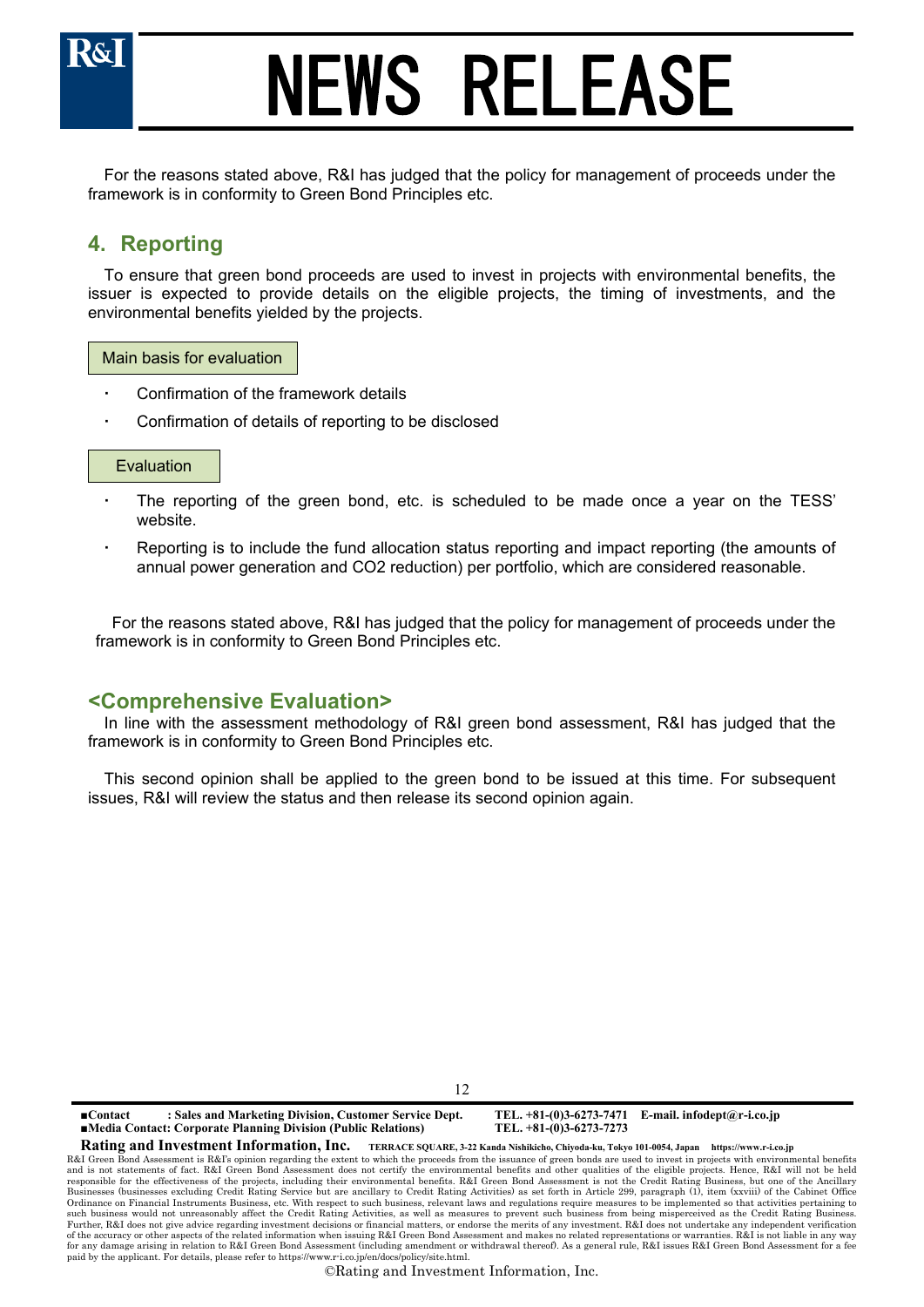## ■ Evaluation Result on the Green Bond

In line with the assessment methodology of R&I Green Bond Assessment, R&I confirmed if the amount and term of the green bond and green loan (hereinafter collectively referred to as green bond) to be issued, as well as details of eligible projects and the allocation schedule, etc. thereof, are in conformity to the provisions of the framework. Also, in accordance with the details of the framework and specific measures to be taken for the green bond, R&I evaluated the extent the proceeds from the green bond are used to invest in businesses with environmental benefits.

Project finance credit rating (preliminary) has also been assigned to the eligible projects of this transaction. Judging from the project feasibilities verified prior to assigning preliminary credit rating, the eligible projects are deemed to have sufficient environmental benefits.

### **1. Use of Proceeds**

 The eligible projects for the green bond, etc. are solar power generation projects in 10 sites. It is planned to acquire those in three sites at the time of the issuance of the green bond, with the remaining seven sites to be acquired after the start of operation. Expenditure (acquisition cost) for the power producer SPC of the solar power plants which are the eligible projects under the framework is selected as eligible, which is in compliance with the green bond framework.

| No. | Location                                        |
|-----|-------------------------------------------------|
|     | Kobayashi City, Miyazaki Prefecture             |
| 2   | lizuka City, Fukuoka Prefecture                 |
| 3   | Higashi-Ibaraki-gun, Ibaraki Prefecture         |
| 4   | Aso City, Kumamoto Prefecture                   |
| 5   | likumuma-cho, Kanoya City, Kagoshima Prefecture |
| 6   | Furusato-cho, Kanoya City, Kagoshima Prefecture |
|     | Soo City, Kagoshima Prefecture                  |
| 8   | Aira-cho, Kanoya City, Kagoshima Prefecture     |
| 9   | Ichihara City, Chiba Prefecture                 |
| 10  | Aso-gun, Kumamoto Prefecture                    |

### < Locations of the 10 Sites >

- R&I confirmed (1) whether sufficient environmental benefits can be expected from those projects, and (2) whether consideration is given to potentially negative environmental impacts during the development and in operation, in a manner similar to the assessment of the framework.
- As a result, R&I judged that the eligible projects have sufficient business potential in light of the acquisition of the project sites, details of the power generation facilities and technical reports, and O&M system, among other things, and are expected to bring environmental benefits (CO2 reduction effect). Furthermore, R&I confirmed through materials pertaining to the projects and onsite inspections that consideration is given to potentially negative environmental impacts (incl. consideration to reflected light and residents in the local communities) in carrying out the development, acquisition, and operational activities to judge that environmental impacts are considered appropriately.

For the reasons above, R&I deems that the extent to which the green bond proceeds are used to invest in projects with environmental benefits is especially excellent.

| : Sales and Marketing Division, Customer Service Dept.<br>$\blacksquare$ Contact<br>■Media Contact: Corporate Planning Division (Public Relations)                                    | TEL. $+81-(0)3-6273-7273$                                                | TEL. $+81-(0)3-6273-7471$ E-mail. infodept@r-i.co.jp |
|---------------------------------------------------------------------------------------------------------------------------------------------------------------------------------------|--------------------------------------------------------------------------|------------------------------------------------------|
| Rating and Investment Information, Inc.                                                                                                                                               | TERRACE SQUARE, 3-22 Kanda Nishikicho, Chiyoda-ku, Tokyo 101-0054, Japan | https://www.r-i.co.jp                                |
| R&I Green Bond Assessment is R&I's opinion regarding the extent to which the proceeds from the issuance of green bonds are used to invest in projects with environmental benefits     |                                                                          |                                                      |
| and is not statements of fact. R&I Green Bond Assessment does not certify the environmental benefits and other qualities of the eligible projects. Hence, R&I will not be held        |                                                                          |                                                      |
| responsible for the effectiveness of the projects, including their environmental benefits. R&I Green Bond Assessment is not the Credit Rating Business, but one of the Ancillary      |                                                                          |                                                      |
| Businesses (businesses excluding Credit Rating Service but are ancillary to Credit Rating Activities) as set forth in Article 299, paragraph (1), item (xxviii) of the Cabinet Office |                                                                          |                                                      |
| Ordinance on Financial Instruments Business, etc. With respect to such business, relevant laws and regulations require measures to be implemented so that activities pertaining to    |                                                                          |                                                      |
| such business would not unreasonably affect the Credit Rating Activities, as well as measures to prevent such business from being misperceived as the Credit Rating Business.         |                                                                          |                                                      |
| Further, R&I does not give advice regarding investment decisions or financial matters, or endorse the merits of any investment. R&I does not undertake any independent verification   |                                                                          |                                                      |

13

of the accuracy or other aspects of the related information when issuing R&I Green Bond Assessment and makes no related representations or warranties. R&I is not liable in any way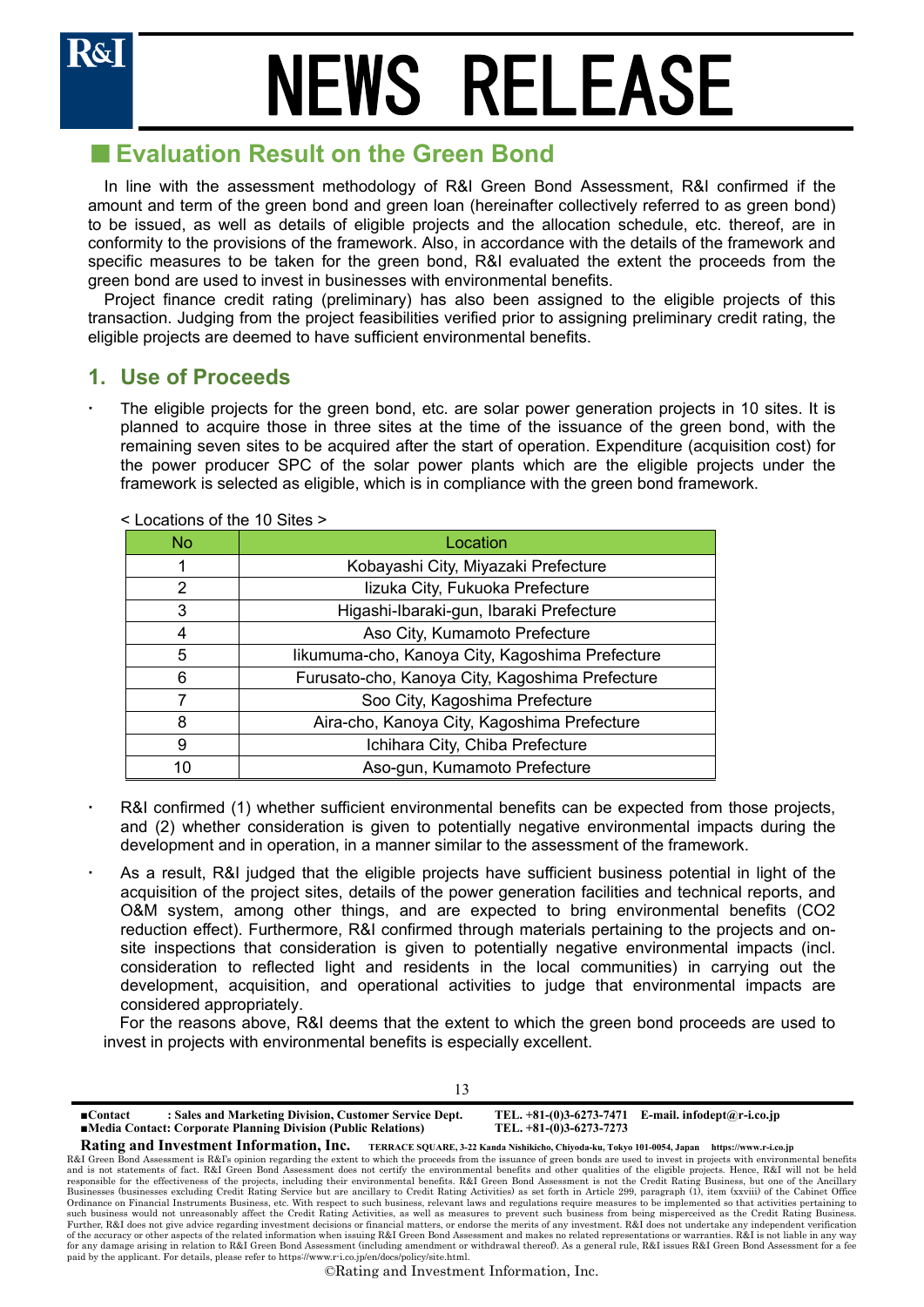## **2. Process for Project Evaluation and Selection**

- The eligible projects are in compliance with TESS' management philosophy as well as the environmental policy which conforms with ISO14001.
- The eligible projects are expected to have sufficient environmental benefits and due consideration is given to potentially negative environmental and social impacts.
- R&I confirmed that, for the green bond, etc., the projects were selected with an approval of the Management Committee after the discussions among Business Development Department and relevant departments for the projects in accordance with the framework established by the issuer.
- R&I deems that the process for project evaluation and selection is excellent since it is very clear and reasonable.

### **3. Management of Proceeds**

- It was confirmed that the green bond, etc. would have the proceeds managed separately for the projects only pursuant to the framework established by the issuer as well as finance agreements for the transaction.
- The total amount of the projects exceeds the proceeds from the issuance of the green bond, etc. With regards to the timing of the allocation of the proceeds, they are expected to be allocated immediately after the issuance to acquire solar power plants in three sites, with the remainder to be used to acquire those in seven sites which are currently under development after the completion of construction. The allocation of the proceeds is expected to be fully completed generally within a year.
- R&I deems that the framework for managing the green bond proceeds is properly determined and especially excellent.

### **4. Reporting**

- R&I confirmed that the green bond, etc. would have reports containing the fund allocation status and environmental benefits provided once a year in accordance with the framework established by the issuer.
- R&I deems that the reporting policy of the green bond is excellent in content and frequency.

### **5. Environmental activities of the issuer**

The degree of the proceeds from the green bond, etc. to be invested in projects which will help solve environmental issues is thought to be affected by the issuer's attitude toward environmental activities and its track record. This is because R&I believes the more the issuer has interests in environmental activities and track record, the more likely it will allocate the proceeds to and execute projects which will help solve environmental issues.

- TESS formulated the corporate philosophy and the environmental policy which is in conformity with ISO14001 as a company specializing in renewable energy, and set as its goals making contributions to a sustainable society and low-carbon society that are mindful of the global environment through the diffusion of renewal energy.
- It has been offering energy technologies that are in need with the times, including energy-saving

14

**■Contact : Sales and Marketing Division, Customer Service Dept. TEL. +81-(0)3-6273-7471 E-mail. infodept@r-i.co.jp ■Media Contact: Corporate Planning Division (Public Relations) Rating and Investment Information, Inc. TERRACE SQUARE, 3-22 Kanda Nishikicho, Chiyoda-ku, Tokyo 101-0054, Japan https://www.r-i.co.jp** 

R&I Green Bond Assessment is R&I's opinion regarding the extent to which the proceeds from the issuance of green bonds are used to invest in projects with environmental benefits and is not statements of fact. R&I Green Bond Assessment does not certify the environmental benefits and other qualities of the eligible projects. Hence, R&I will not be held<br>responsible for the effectiveness of the projec Businesses (businesses excluding Credit Rating Service but are ancillary to Credit Rating Activities) as set forth in Article 299, paragraph (1), item (xxviii) of the Cabinet Office<br>Ordinance on Financial Instruments Busin such business would not unreasonably affect the Credit Rating Activities, as well as measures to prevent such business from being misperceived as the Credit Rating Business.<br>Further, R&I does not give advice regarding inve of the accuracy or other aspects of the related information when issuing R&I Green Bond Assessment and makes no related representations or warranties. R&I is not liable in any way for any damage arising in relation to R&I Green Bond Assessment (including amendment or withdrawal thereof). As a general rule, R&I issues R&I Green Bond Assessment for a fee paid by the applicant. For details, please refer to https://www.r-i.co.jp/en/docs/policy/site.html.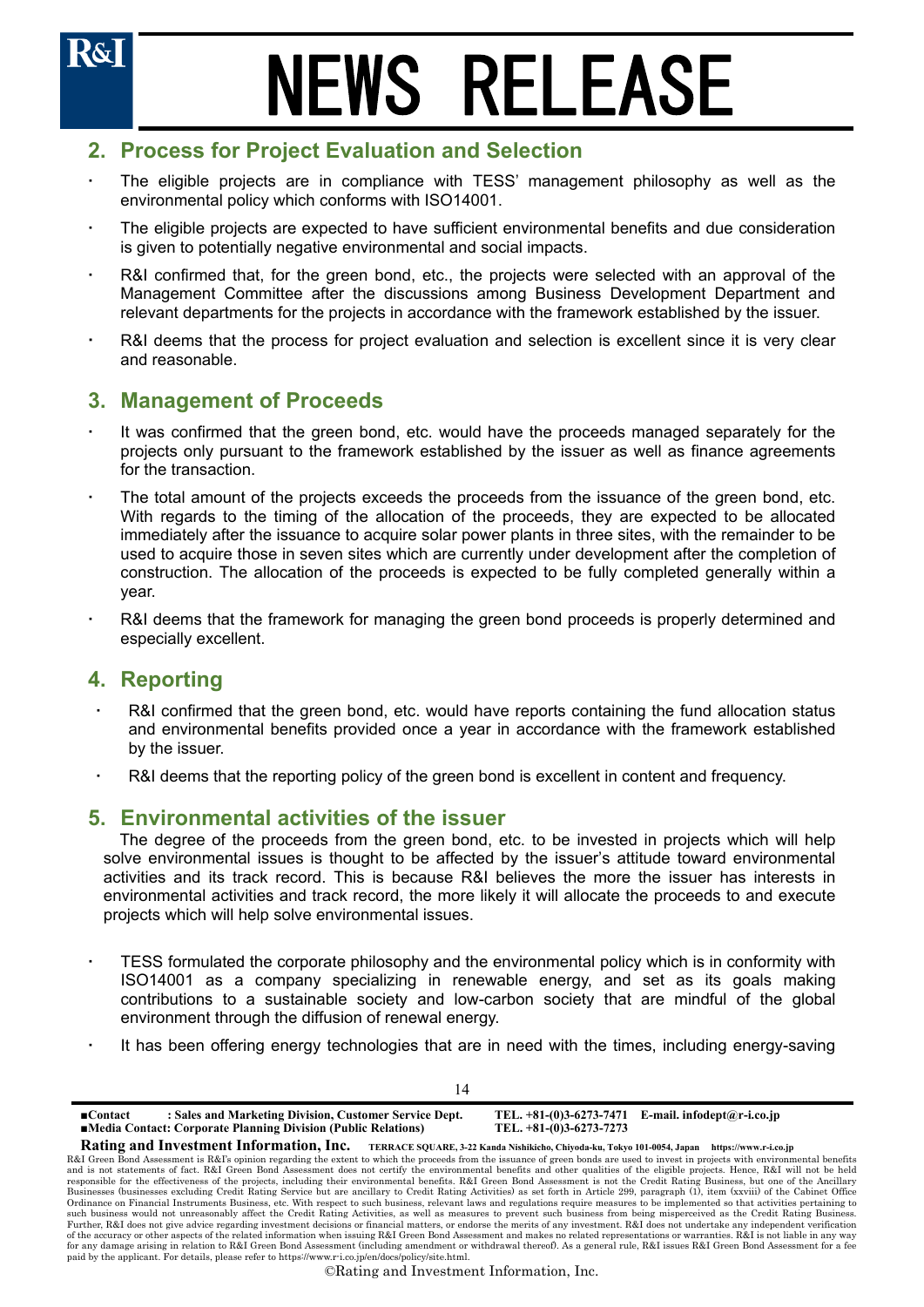technologies through co-generation systems following the oil crises in Japan, hybrid solar power co-generation systems since 1990's, and solar power plants amid calls for CO2 reduction after the introduction of the FIT System. The projects this time are also part of such efforts and considered to contribute to a sustainable, low-carbon society.

 It has extensive track records including constructing 583 or more solar power generation systems (with total power generation capacity of 616 MW) as of the end of September 2019. It possesses a high level of expertise across the solar power generation business, acting as EPC and O&M service providers (remote monitoring operation, etc.) in many projects.

Based on the above, R&I judged that TESS has an excellent attitude toward environmental activities.

### **<Comprehensive evaluation>**

For the reasons stated above, R&I has judged that the green bond will be issued under the framework established by the issuer and is in conformity to Green Bond Principles etc.

R&I also evaluated the green bond in line with R&I Green Bond Assessment. In accordance with the comprehensive evaluation based on individual evaluation result by item, R&I has judged that the proceeds from the green bond subject to evaluation is highly likely to be used to invest in businesses with environmental benefits and assigned GA1 (preliminary) to the bond. Individual evaluation result by item is as follows:

### 【Assessment of each item】

Each item has been assessed on a scale of one to five, with **being the bighest and being the highest** and **b**eing the lowest.

| <b>Item</b>                                       | <b>Assessment</b>                                                                                                                                                                                                                                                                                                                    | <b>Summary</b>                                                                                                                                                                                                                                                                     |  |  |
|---------------------------------------------------|--------------------------------------------------------------------------------------------------------------------------------------------------------------------------------------------------------------------------------------------------------------------------------------------------------------------------------------|------------------------------------------------------------------------------------------------------------------------------------------------------------------------------------------------------------------------------------------------------------------------------------|--|--|
| Use of proceeds                                   | The eligible projects are considered to have<br>sufficient environmental<br>benefits, and<br>consideration is given to potentially negative<br>aspects of environmental impact. R&I deems<br>,,,,<br>that the extent to which the proceeds are used<br>to invest in projects with environmental benefits<br>is especially excellent. |                                                                                                                                                                                                                                                                                    |  |  |
| Process for project<br>evaluation and selection   | 0000                                                                                                                                                                                                                                                                                                                                 | R&I deems that the process for evaluating and<br>selecting the green bond projects is excellent<br>since it is very clear and reasonable.                                                                                                                                          |  |  |
| Management of proceeds                            | 00000                                                                                                                                                                                                                                                                                                                                | R&I deems that the framework for managing the<br>green bond proceeds is properly prepared and<br>considered to be especially excellent.                                                                                                                                            |  |  |
| Reporting                                         | 0000                                                                                                                                                                                                                                                                                                                                 | R&I deems that the policy for the green bond<br>project reporting is excellent in content and<br>frequency.                                                                                                                                                                        |  |  |
| Issuer's environmental<br>contribution activities | 0000                                                                                                                                                                                                                                                                                                                                 | The issuer has in place a policy and system for<br>environmental issues and proactively engages<br>in environmental contribution activities through<br>business. R&I deems that the issuer's<br>its<br>in environmental<br>contribution<br>involvement<br>activities is excellent. |  |  |

#### 15

**■Contact : Sales and Marketing Division, Customer Service Dept. TEL. +81-(0)3-6273-7471 E-mail. infodept@r-i.co.jp ■Media Contact: Corporate Planning Division (Public Relations)** 

**Rating and Investment Information, Inc. TERRACE SQUARE, 3-22 Kanda Nishikicho, Chiyoda-ku, Tokyo 101-0054, Japan https://www.r-i.co.jp** 

R&I Green Bond Assessment is R&I's opinion regarding the extent to which the proceeds from the issuance of green bonds are used to invest in projects with environmental benefits and is not statements of fact. R&I Green Bond Assessment does not certify the environmental benefits and other qualities of the eligible projects. Hence, R&I will not be held<br>responsible for the effectiveness of the projec Businesses (businesses excluding Credit Rating Service but are ancillary to Credit Rating Activities) as set forth in Article 299, paragraph (1), item (xxviii) of the Cabinet Office<br>Ordinance on Financial Instruments Busin such business would not unreasonably affect the Credit Rating Activities, as well as measures to prevent such business from being misperceived as the Credit Rating Business.<br>Further, R&I does not give advice regarding inve of the accuracy or other aspects of the related information when issuing R&I Green Bond Assessment and makes no related representations or warranties. R&I is not liable in any way for any damage arising in relation to R&I Green Bond Assessment (including amendment or withdrawal thereof). As a general rule, R&I issues R&I Green Bond Assessment for a fee paid by the applicant. For details, please refer to https://www.r-i.co.jp/en/docs/policy/site.html.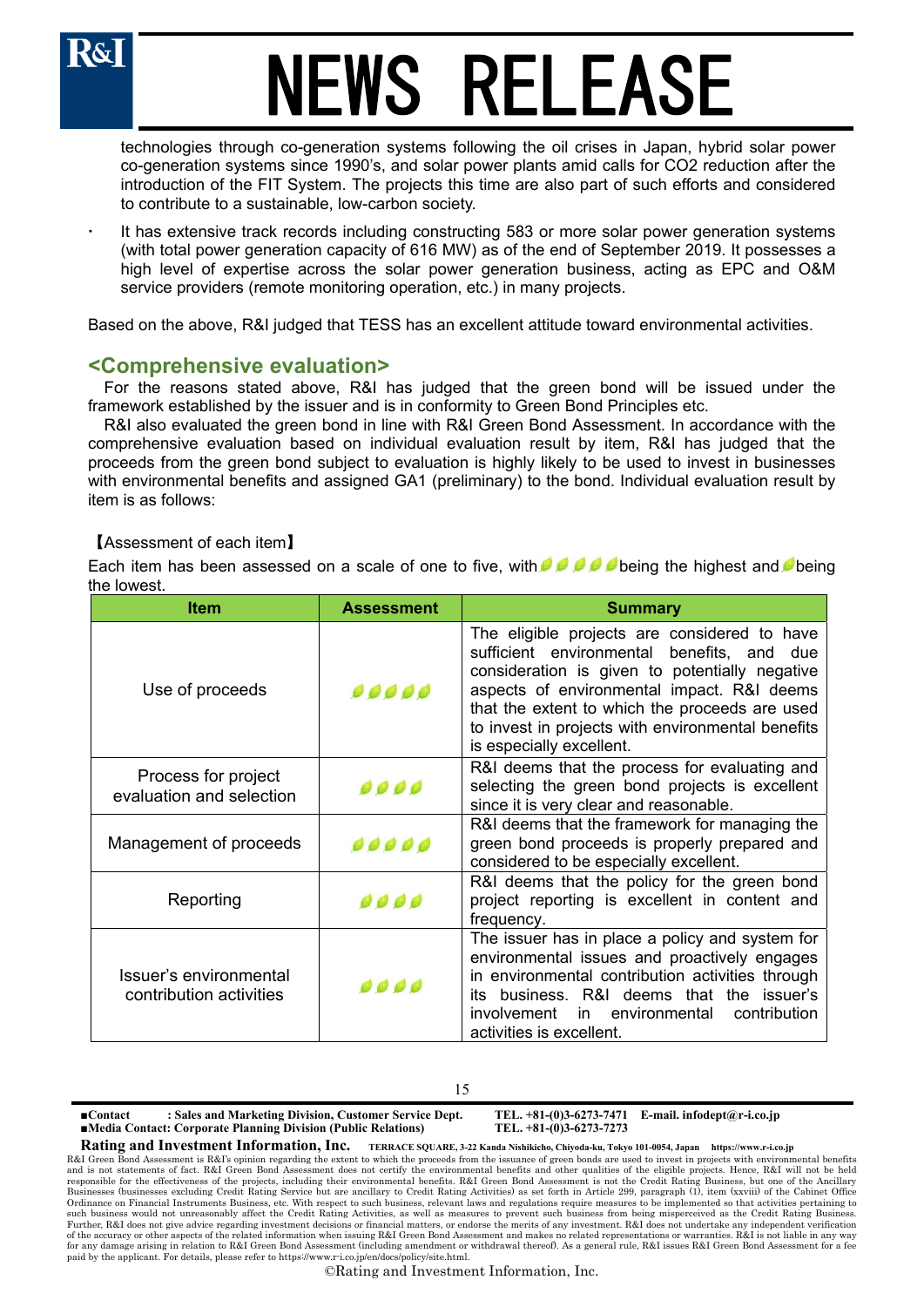

The methodology for R&I Green Bond Assessment is disclosed on R&I's website. https://www.r-i.co.jp/en/rating/products/green\_bond/methodology.html

R&I Green Bond Assessment is R&I's opinion regarding the extent to which the proceeds from the issuance of green bonds are used to invest in projects with environmental benefits. In R&I Green Bond Assessment, R&I may also provide a second opinion on a green bond framework. R&I Green Bond Assessment does not certify the environmental benefits and other qualities of the eligible projects. Hence, R&I will not be held responsible for the effectiveness of the projects, including their environmental benefits. R&I Green Bond Assessment is not the Credit Rating Business, but one of the Ancillary Businesses (businesses excluding Credit Rating Service but are ancillary to Credit Rating Activities) as set forth in Article 299, paragraph (1), item (xxviii) of the Cabinet Office Ordinance on Financial Instruments Business, etc. With respect to such business, relevant laws and regulations require measures to be implemented so that activities pertaining to such business would not unreasonably affect the Credit Rating Activities, as well as measures to prevent such business from being misperceived as the Credit Rating Business.

R&I Green Bond Assessment is not, in any sense, statements of current, future, or historical fact and should not be interpreted as such, and R&I Green Bond Assessment is not a recommendation to purchase, sell, or hold any particular securities and does not constitute any form of advice regarding investment decisions or financial matters. R&I Green Bond Assessment does not address the suitability of an investment for any particular investor. R&I issues R&I Green Bond Assessment based on the assumption that each investor will investigate and evaluate the securities which they plan to purchase, sell, or hold for themselves. All investment decisions shall be made at the responsibility of the individual investor. The information used when R&I issues R&I Green Bond Assessment is information that R&I has determined, at its own discretion, to be reliable. However, R&I does not undertake any independent verification of the accuracy or other aspects of that information. R&I makes no representation or warranty, express or implied, as to the accuracy, timeliness, adequacy, completeness, merchantability, fitness for any particular purpose, or any other matter with respect to any such information. R&I may suspend or withdraw R&I Green Bond Assessment at its discretion due to insufficient data or information, or other circumstances.

R&I is not responsible or liable in any way to any party, for all or any damage, loss, or expenses arising out of or in relation to errors, omissions, inappropriateness of, or insufficiencies in the information used when issuing R&I Green Bond Assessment, R&I Green Bond Assessment or other opinions, or arising out of or in relation to the use of such information or R&I Green Bond Assessment, or amendment, suspension, or withdrawal of R&I Green Bond Assessment (regardless of the nature of the damage, including direct, indirect, ordinary, special, consequential, compensatory, or incidental damage, lost profits, nonmonetary damage, and any other damage, and including expenses for attorneys and other specialists), whether in contract, tort, for unreasonable profit or otherwise, irrespective of negligence or fault of R&I. As a general rule, R&I issues R&I Green Bond Assessment for a fee paid by the applicant.

The Assessment Methodologies R&I uses in connection with evaluation are R&I's opinions prepared based on R&I's own analysis and research, and R&I makes no representation or warranty, express or implied, as to the accuracy, timeliness, adequacy, completeness, merchantability, fitness for any particular purpose, or any other matter with respect to the Assessment Methodologies. Further, disclosure of the Assessment Methodologies by R&I does not constitute any form of advice regarding investment decisions or financial matters or comment on the suitability of any investment for any party. R&I is not liable in any way for any damage arising in respect of a user or other third party in relation to the content or the use of the Assessment Methodologies, regardless of the reason for the claim, and irrespective of negligence or fault of R&I. All rights and interests (including patent rights, copyrights, other intellectual property rights, and know-how) regarding the Assessment Methodologies belong to R&I. Use of the Assessment Methodologies, in whole or in part, for purposes beyond personal use (including reproducing, amending, sending, distributing, transferring, lending, translating, or adapting the information), and storing the Assessment Methodologies for subsequent use, is prohibited without R&I's prior written permission.

【Japanese is the official language of this material and if there are any inconsistencies or discrepancies between the information written in Japanese and the information written in languages other than Japanese the information written in Japanese will take precedence.】

16

| : Sales and Marketing Division, Customer Service Dept.<br>$\blacksquare$ Contact<br>■Media Contact: Corporate Planning Division (Public Relations) | TEL. $+81-(0)3-6273-7273$ | TEL. $+81-(0)3-6273-7471$ E-mail. infodept@r-i.co.jp |
|----------------------------------------------------------------------------------------------------------------------------------------------------|---------------------------|------------------------------------------------------|
| $\mathbf{B}$ and $\mathbf{B}$ are the set of $\mathbf{B}$                                                                                          |                           |                                                      |

**Rating and Investment Information, Inc. TERRACE SQUARE, 3-22 Kanda Nishikicho, Chiyoda-ku, Tokyo 101-0054, Japan https://www.r-i.co.jp**  R&I Green Bond Assessment is R&I's opinion regarding the extent to which the proceeds from the issuance of green bonds are used to invest in projects with environmental benefits and is not statements of fact. R&I Green Bond Assessment does not certify the environmental benefits and other qualities of the eligible projects. Hence, R&I will not be held<br>responsible for the effectiveness of the projec Businesses (businesses excluding Credit Rating Service but are ancillary to Credit Rating Activities) as set forth in Article 299, paragraph (1), item (xxviii) of the Cabinet Office<br>Ordinance on Financial Instruments Busin such business would not unreasonably affect the Credit Rating Activities, as well as measures to prevent such business from being misperceived as the Credit Rating Business.<br>Further, R&I does not give advice regarding inve of the accuracy or other aspects of the related information when issuing R&I Green Bond Assessment and makes no related representations or warranties. R&I is not liable in any way for any damage arising in relation to R&I Green Bond Assessment (including amendment or withdrawal thereof). As a general rule, R&I issues R&I Green Bond Assessment for a fee paid by the applicant. For details, please refer to https://www.r-i.co.jp/en/docs/policy/site.html.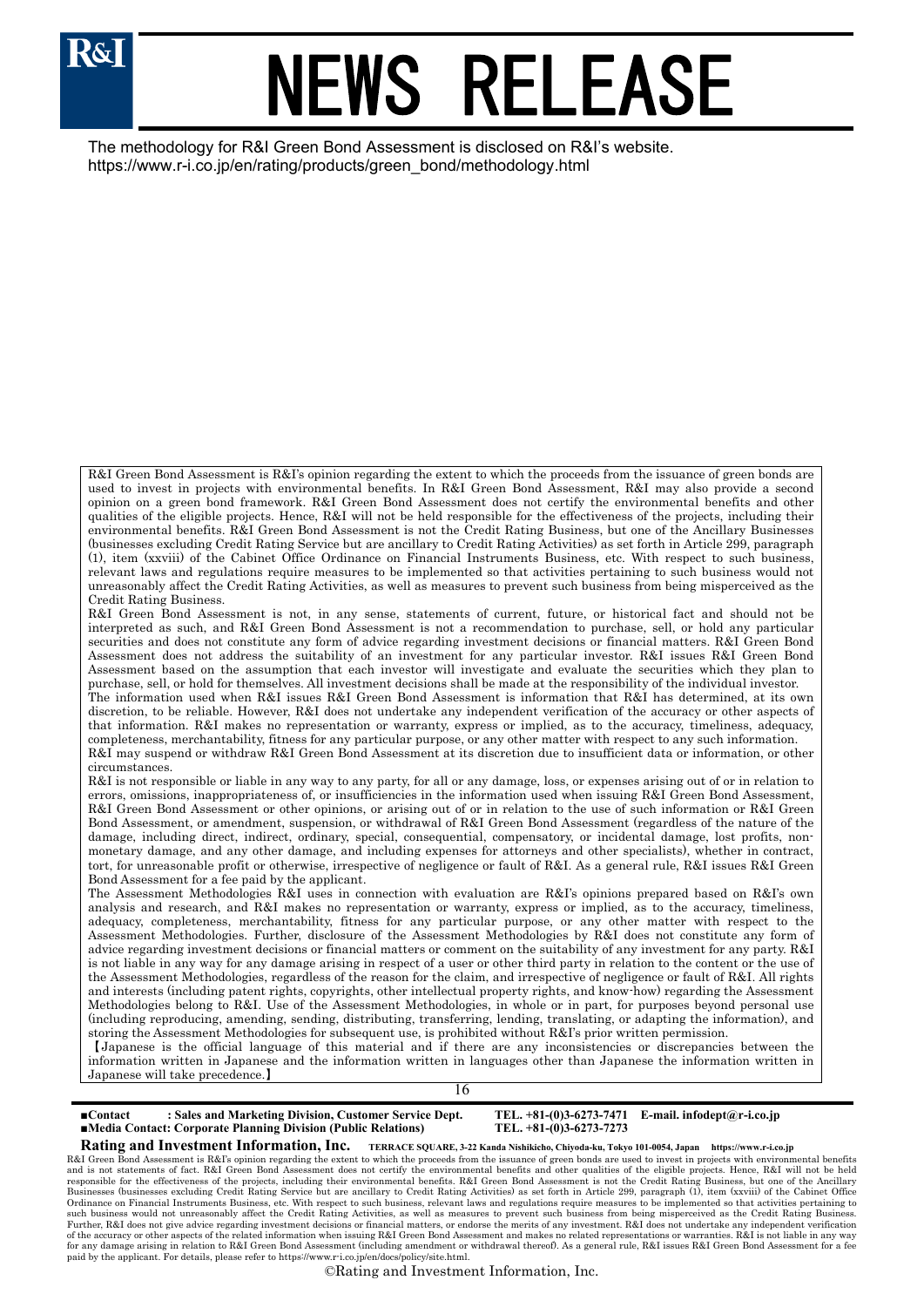

## **Green Bond / Green Bond Programme**

**Independent External Review Form** 

### **Section 1. Basic Information**

**Issuer name: TESS Engineering Co., Ltd. (Sponsor) Green Bond ISIN or Issuer Green Bond Framework Name, if applicable***:*  **Independent External Review provider's name: Rating and Investment Information, Inc. (R&I) Completion date of this form: December 20, 2019 Publication date of review publication: December 20, 2019**

### **Section 2. Review overview**

### **SCOPE OF REVIEW**

*The following may be used or adapted, where appropriate, to summarise the scope of the review.* 

The review assessed the following elements and confirmed their alignment with the GBPs:

- 
- $\boxtimes$  Use of Proceeds  $\boxtimes$  Process for Project Evaluation and Selection
- $\boxtimes$  Management of Proceeds  $\boxtimes$  Reporting

### **ROLE(S) OF INDEPENDENT EXTERNAL REVIEW PROVIDER**

- ☒ Second Party Opinion ☐ Certification
- ☐ Verification ☒ Scoring/Rating
- ☐ Other *(please specify)*:

*Note: In case of multiple reviews / different providers, please provide separate forms for each review.* 

| Latest update: June 2018                                                                                                                                                                                                                                                                                                                                                                                                                                                                                                                                |                                                    |                            |  |
|---------------------------------------------------------------------------------------------------------------------------------------------------------------------------------------------------------------------------------------------------------------------------------------------------------------------------------------------------------------------------------------------------------------------------------------------------------------------------------------------------------------------------------------------------------|----------------------------------------------------|----------------------------|--|
|                                                                                                                                                                                                                                                                                                                                                                                                                                                                                                                                                         |                                                    |                            |  |
| : Sales and Marketing Division, Customer Service Dept.<br>$\blacksquare$ Contact<br>■Media Contact: Corporate Planning Division (Public Relations)                                                                                                                                                                                                                                                                                                                                                                                                      | TEL. +81-(0)3-6273-7471<br>TEL. +81-(0)3-6273-7273 | E-mail. infodept@r-i.co.jp |  |
| Rating and Investment Information, Inc. TERRACE SQUARE, 3-22 Kanda Nishikicho, Chiyoda-ku, Tokyo 101-0054, Japan                                                                                                                                                                                                                                                                                                                                                                                                                                        |                                                    | https://www.r-i.co.jp      |  |
| R&I Green Bond Assessment is R&I's opinion regarding the extent to which the proceeds from the issuance of green bonds are used to invest in projects with environmental benefits<br>and is not statements of fact. R&I Green Bond Assessment does not certify the environmental benefits and other qualities of the eligible projects. Hence, R&I will not be held<br>responsible for the effectiveness of the projects, including their environmental benefits. R&I Green Bond Assessment is not the Credit Rating Business, but one of the Ancillary |                                                    |                            |  |
| Businesses (businesses excluding Credit Rating Service but are ancillary to Credit Rating Activities) as set forth in Article 299, paragraph (1), item (xxviii) of the Cabinet Office                                                                                                                                                                                                                                                                                                                                                                   |                                                    |                            |  |
| Ordinance on Financial Instruments Business, etc. With respect to such business, relevant laws and regulations require measures to be implemented so that activities pertaining to<br>such business would not unreasonably affect the Credit Rating Activities, as well as measures to prevent such business from being misperceived as the Credit Rating Business. Further,                                                                                                                                                                            |                                                    |                            |  |
| R&I does not give advice regarding investment decisions or financial matters, or endorse the merits of any investment. R&I does not undertake any independent verification of the                                                                                                                                                                                                                                                                                                                                                                       |                                                    |                            |  |
| accuracy or other aspects of the related information when issuing R&I Green Bond Assessment and makes no related representations or warranties. R&I is not liable in any way for<br>any damage arising in relation to R&I Green Bond Assessment (including amendment or withdrawal thereof). As a general rule, R&I issues R&I Green Bond Assessment for a fee paid                                                                                                                                                                                     |                                                    |                            |  |

by the applicant. For details, please refer to https://www.r-i.co.jp/en/docs/policy/site.html. ©Rating and Investment Information, Inc.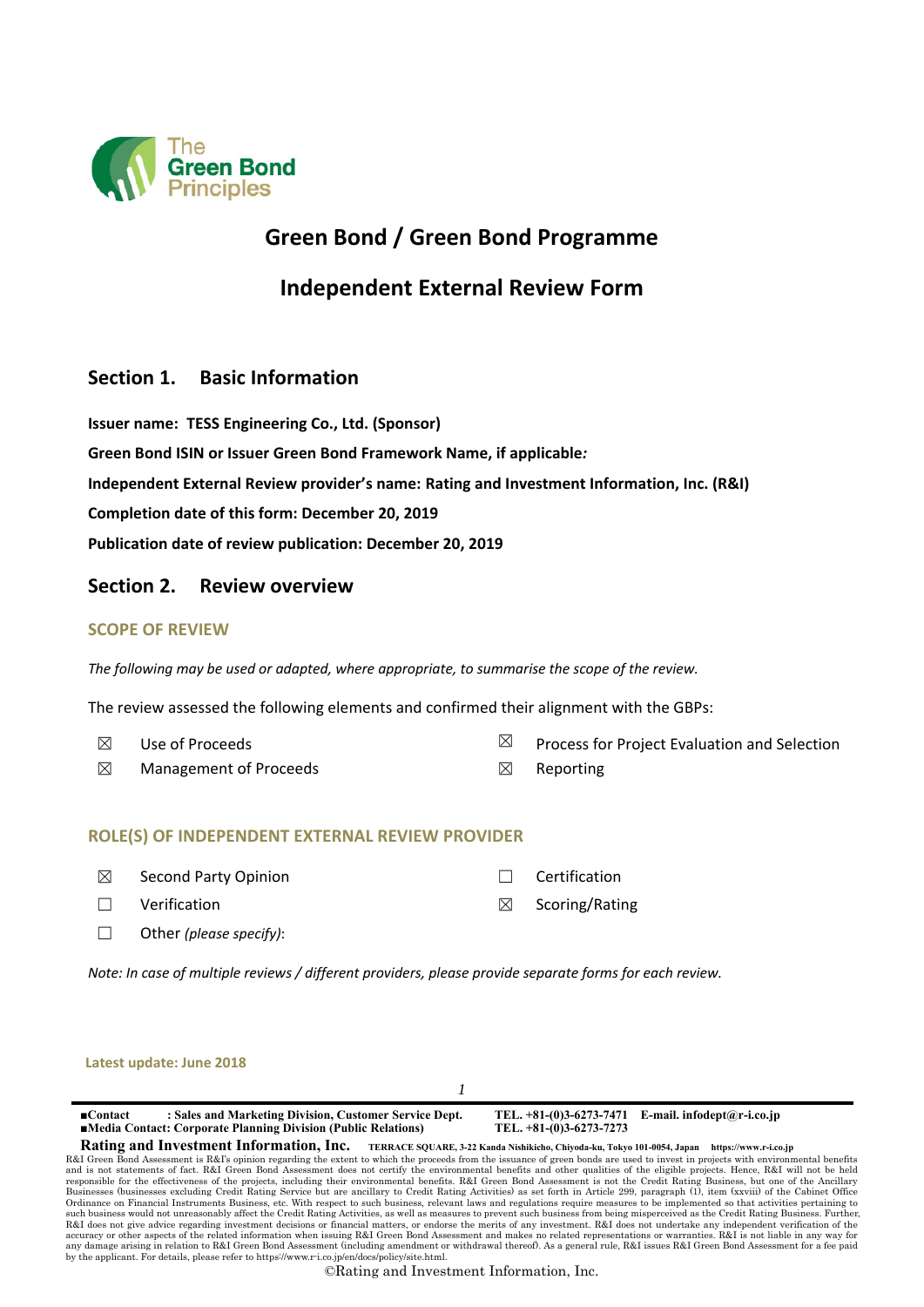### **EXECUTIVE SUMMARY OF REVIEW and/or LINK TO FULL REVIEW** *(if applicable)*

#### [R&I Green Bond Assessment]

R&I has judged, in accordance with R&I Green Bond Assessment Methodology, that the proceeds from the green bond would be invested into projects with significant environmental benefits, and assigned GA1 (Fomal) to the green bond.

[Second Opinion on the alignment with Green Bond Principles, etc.] R&I has also provided a second opinion that the green bond framework is aligned with Green Bond Principles 2018.

For details, please refer to R&I Green bond assessment report above.

### **Section 3. Detailed review**

*Reviewers are encouraged to provide the information below to the extent possible and use the comment section to explain the scope of their review.* 

### **1. USE OF PROCEEDS**

#### **Overall comment on section** *(if applicable)***:**

 $\leq$  Evaluation on the Green Bond Framework $\geq$ 

- Under the framework the proceeds will be used to acquire solar power plants developed by TESS.
- The eligible projects in the transaction are renewable energy (solar power generation projects) with eligible green assets from which sufficient environmental benefits (CO2 reduction effect) are expected.
- R&I confirmed through interviews and in writing, etc. regarding TESS' review criteria for the eligible projects as to (1) whether sufficient environmental benefits can be expected from those projects, and (2) whether consideration is given to potentially negative environmental impacts during the development and in operation.
- From the perspective of (1), in light of the confirmation of TESS' track record of the development of solar power plants, development policy, and O&M system, etc. R&I judged that sufficient environmental benefits (CO2 reduction effect) can be expected as eligible projects for the green bond.
- From the viewpoint of (2), R&I confirmed it has taken steps which are conscious of the surrounding environment, including obtaining necessary permits and licenses during the development/operation, and judged that due consideration is given to potentially negative environmental impacts.

For the reasons stated above, R&I has judged the use of proceeds under the framework is in conformity to Green Bond Principles etc.

<Evaluation on the Green Bond>

The eligible projects for the green bond, etc. are solar power generation projects in 10 sites. It is planned to acquire those in three sites at the time of the issuance of the green bond, with the remaining seven sites to be acquired after the start of operation. Expenditure (acquisition cost) for the power producer SPC of the solar power plants which are the eligible projects under the framework is selected as eligible, which is in compliance with the green bond framework..

| I<br>I<br>I |
|-------------|
| i<br>I      |
|             |

**■Contact : Sales and Marketing Division, Customer Service Dept. TEL. +81-(0)3-6273-7471 E-mail. infodept@r-i.co.jp ■Media Contact: Corporate Planning Division (Public Relations) Rating and Investment Information, Inc. TERRACE SQUARE, 3-22 Kanda Nishikicho, Chiyoda-ku, Tokyo 101-0054, Japan https://www.r-i.co.jp** 

R&I Green Bond Assessment is R&I's opinion regarding the extent to which the proceeds from the issuance of green bonds are used to invest in projects with environmental benefits and is not statements of fact. R&I Green Bon and is not statements of fact. R&I Green Bond Assessment does not certify the environmental benefits and other qualities of the eligible projects. Hence, R&I will not be held<br>responsible for the effectiveness of the projec Businesses (businesses excluding Credit Rating Service but are ancillary to Credit Rating Activities) as set forth in Article 299, paragraph (1), item (xxviii) of the Cabinet Office<br>Ordinance on Financial Instruments Busin such business would not unreasonably affect the Credit Rating Activities, as well as measures to prevent such business from being misperceived as the Credit Rating Business. Further,<br>R&I does not give advice regarding inve accuracy or other aspects of the related information when issuing R&I Green Bond Assessment and makes no related representations or warranties. R&I is not liable in any way for any damage arising in relation to R&I Green Bond Assessment (including amendment or withdrawal thereof). As a general rule, R&I issues R&I Green Bond Assessment for a fee paid by the applicant. For details, please refer to https://www.r-i.co.jp/en/docs/policy/site.html.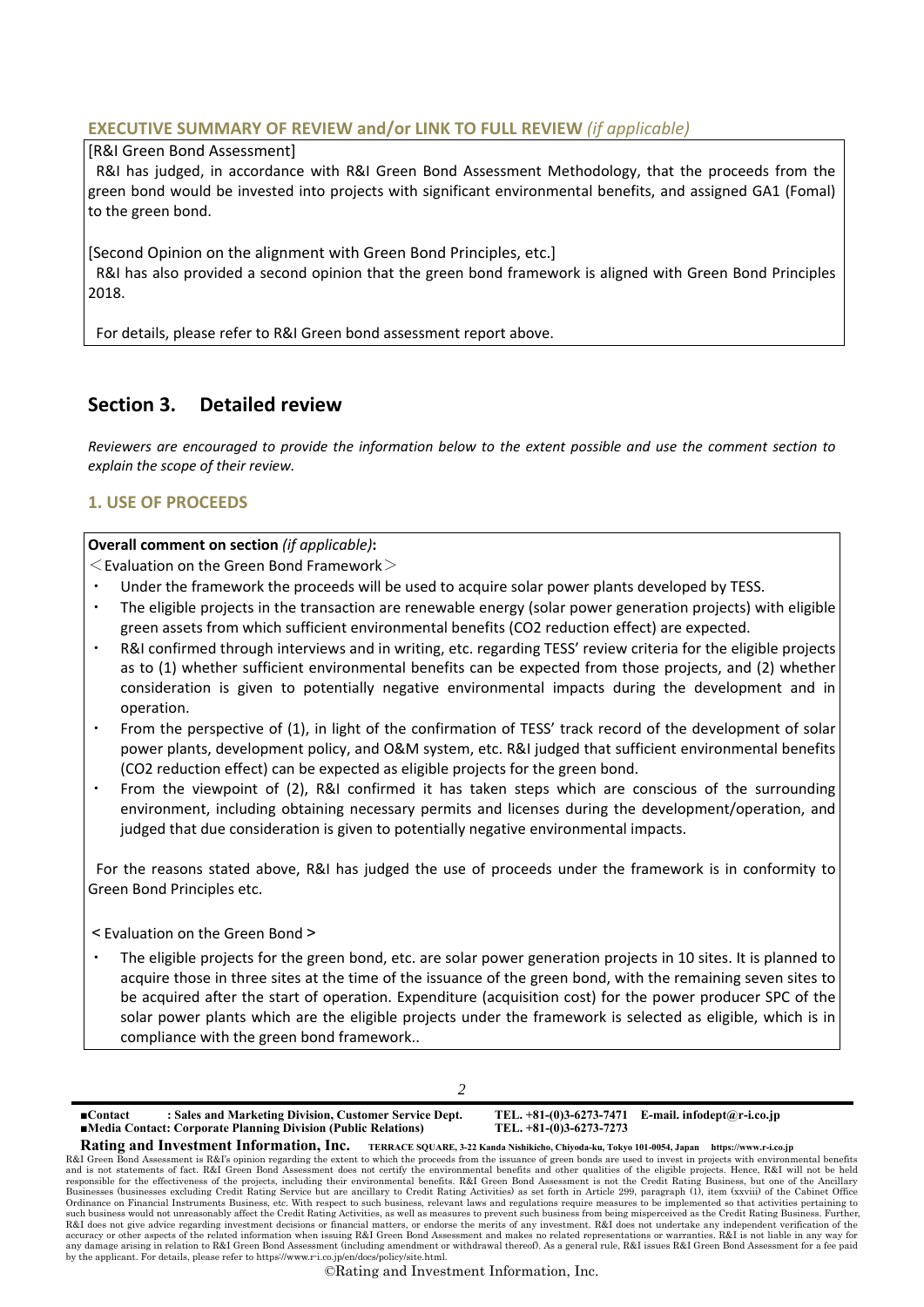- Along with the evaluation of the framework, R&I verified (1) if the eligible projects provide sufficient environmental benefits, and (2) if due consideration is given to potentially negative aspects of environmental impact at the time of development and operation.
- As a result, the eligible projects are deemed to be highly feasible and have sufficient environmental benefits (CO2 emission reduction effect) from the aspects of secured project site, details of power generation facilities, contents of technical report and the O&M system, among others. In addition, R&I has judged appropriate environmental consideration is also given through in project-related materials and on-site inspection that due consideration to a potentially negative aspect (including such as consideration of reflected light and local residents, etc. ) of environmental impact being given to the project development, purchase and operation.

For the reasons above, R&I deems that the extent to which the green bond proceeds are used to invest in projects with environmental benefits is especially excellent.

### **Use of proceeds categories as per GBP:**

| ⊠ | Renewable energy                                                                                                                | Energy efficiency                                                                  |
|---|---------------------------------------------------------------------------------------------------------------------------------|------------------------------------------------------------------------------------|
|   | Pollution prevention and control                                                                                                | Environmentally sustainable management<br>of living natural resources and land use |
|   | Terrestrial and aquatic biodiversity<br>conservation                                                                            | Clean transportation                                                               |
|   | Sustainable water and wastewater<br>management                                                                                  | Climate change adaptation                                                          |
|   | Eco-efficient and/or circular economy<br>adapted products, production technologies<br>and processes                             | Green buildings (Environmentally<br>Responsible Building)                          |
|   | Unknown at issuance but currently expected<br>to conform with GBP categories, or other<br>eligible areas not yet stated in GBPs | Other (please specify):                                                            |

If applicable please specify the environmental taxonomy, if other than GBPs:

*3*

**■Contact : Sales and Marketing Division, Customer Service Dept. TEL. +81-(0)3-6273-7471 E-mail. infodept@r-i.co.jp ■Media Contact: Corporate Planning Division (Public Relations) Rating and Investment Information, Inc. TERRACE SQUARE, 3-22 Kanda Nishikicho, Chiyoda-ku, Tokyo 101-0054, Japan https://www.r-i.co.jp** 

R&I Green Bond Assessment is R&I's opinion regarding the extent to which the proceeds from the issuance of green bonds are used to invest in projects with environmental benefits<br>and is not statements of fact. R&I Green Bon Businesses (businesses excluding Credit Rating Service but are ancillary to Credit Rating Activities) as set forth in Article 299, paragraph (1), item (xxviii) of the Cabinet Office<br>Ordinance on Financial Instruments Busin such business would not unreasonably affect the Credit Rating Activities, as well as measures to prevent such business from being misperceived as the Credit Rating Business. Further,<br>R&I does not give advice regarding inve accuracy or other aspects of the related information when issuing R&I Green Bond Assessment and makes no related representations or warranties. R&I is not liable in any way for any damage arising in relation to R&I Green Bond Assessment (including amendment or withdrawal thereof). As a general rule, R&I issues R&I Green Bond Assessment for a fee paid by the applicant. For details, please refer to https://www.r-i.co.jp/en/docs/policy/site.html.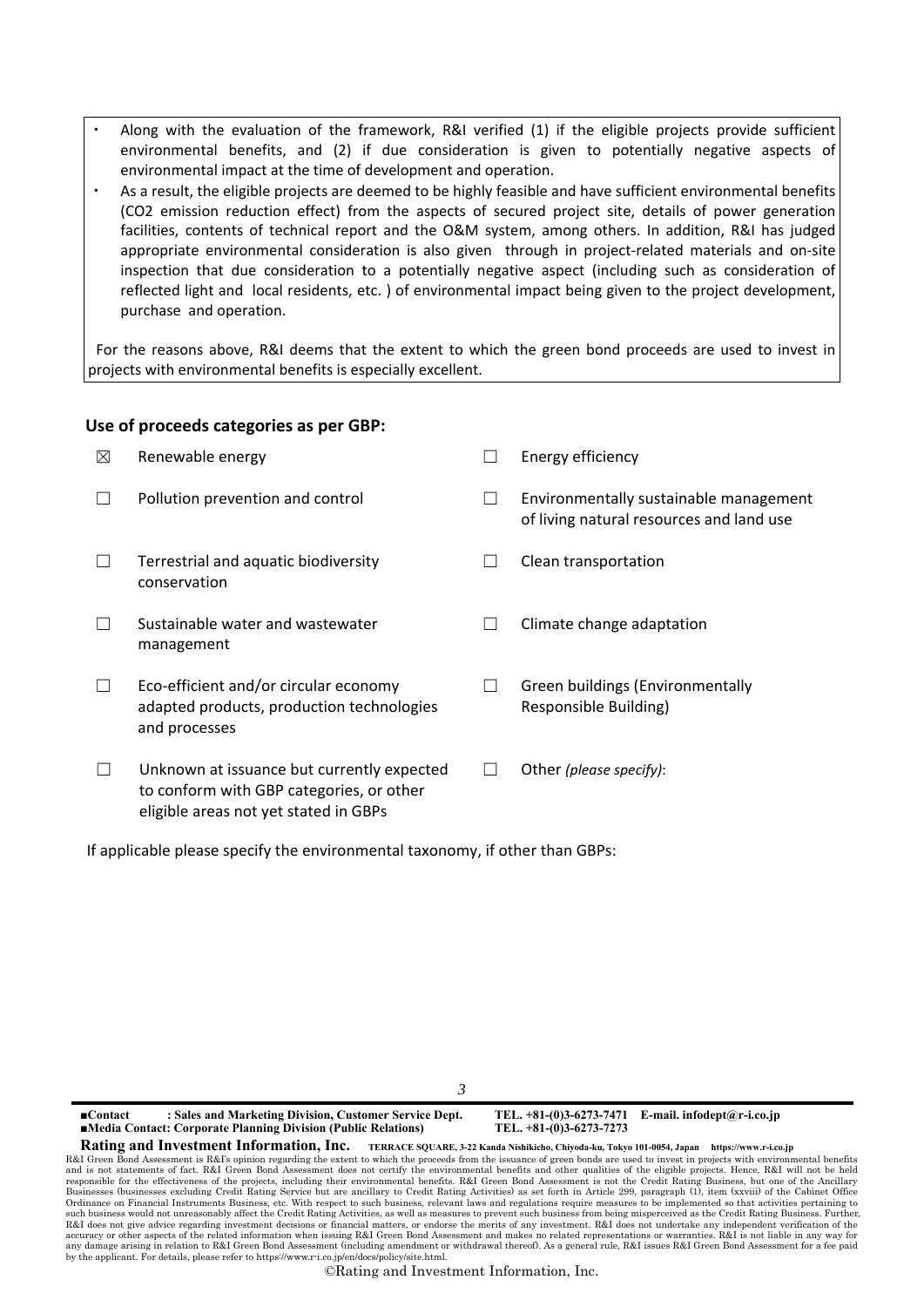### **2. PROCESS FOR PROJECT EVALUATION AND SELECTION**

### **Overall comment on section** *(if applicable)***:**

 $\leq$  Evaluation on the Green Bond Framework $>$ 

- The eligible projects are in compliance with TESS' management philosophy as well as the environmental policy which conforms with ISO14001.
- The eligible projects are expected to have sufficient environmental benefits and due consideration is given to potentially negative environmental and social impacts.
- The assessment and selection of a project goes through an organizational process which is driven by Business Development Department which develops a project plan and makes a proposal, after discussing with Engineering Division and other relevant departments, for an approval by the Management Committee (as well as the Board of Directors of TESS Holdings Co., Ltd., its holding company).

For the reasons stated above, R&I has judged the process for project evaluation and selection under the framework is in conformity to Green Bond Principles etc.

< Evaluation on the Green Bond >

- The eligible projects are in compliance with TESS' management philosophy as well as the environmental policy which conforms with ISO14001.
- ・ The eligible projects are expected to have sufficient environmental benefits and due consideration is given to potentially negative environmental and social impacts.
- R&I confirmed that, for the green bond, etc., the projects were selected with an approval of the Management Committee after the discussions among Business Development Department and relevant departments for the projects in accordance with the framework established by the issuer.

R&I deems that the process for project evaluation and selection is excellent since it is very clear and reasonable.

### **Evaluation and selection**

- $\boxtimes$  Credentials on the issuer's environmental sustainability objectives
- $\boxtimes$  Defined and transparent criteria for projects eligible for Green Bond proceeds
- $\boxtimes$  Summary criteria for project evaluation and selection publicly available

### **Information on Responsibilities and Accountability**

- ☐ Evaluation / Selection criteria subject to external advice or verification
- ☐ Other *(please specify)*:
- $\boxtimes$  Documented process to determine that projects fit within defined categories
- $\boxtimes$  Documented process to identify and manage potential ESG risks associated with the project
- ☐ Other *(please specify):*
- ☒ In‐house assessment

### *4*

**■Contact : Sales and Marketing Division, Customer Service Dept. TEL. +81-(0)3-6273-7471 E-mail. infodept@r-i.co.jp ■Media Contact: Corporate Planning Division (Public Relations)** 

**Rating and Investment Information, Inc. TERRACE SQUARE, 3-22 Kanda Nishikicho, Chiyoda-ku, Tokyo 101-0054, Japan https://www.r-i.co.jp** 

R&I Green Bond Assessment is R&I's opinion regarding the extent to which the proceeds from the issuance of green bonds are used to invest in projects with environmental benefits<br>and is not statements of fact. R&I Green Bon Businesses (businesses excluding Credit Rating Service but are ancillary to Credit Rating Activities) as set forth in Article 299, paragraph (1), item (xxviii) of the Cabinet Office<br>Ordinance on Financial Instruments Busin such business would not unreasonably affect the Credit Rating Activities, as well as measures to prevent such business from being misperceived as the Credit Rating Business. Further,<br>R&I does not give advice regarding inve accuracy or other aspects of the related information when issuing R&I Green Bond Assessment and makes no related representations or warranties. R&I is not liable in any way for any damage arising in relation to R&I Green Bond Assessment (including amendment or withdrawal thereof). As a general rule, R&I issues R&I Green Bond Assessment for a fee paid by the applicant. For details, please refer to https://www.r-i.co.jp/en/docs/policy/site.html.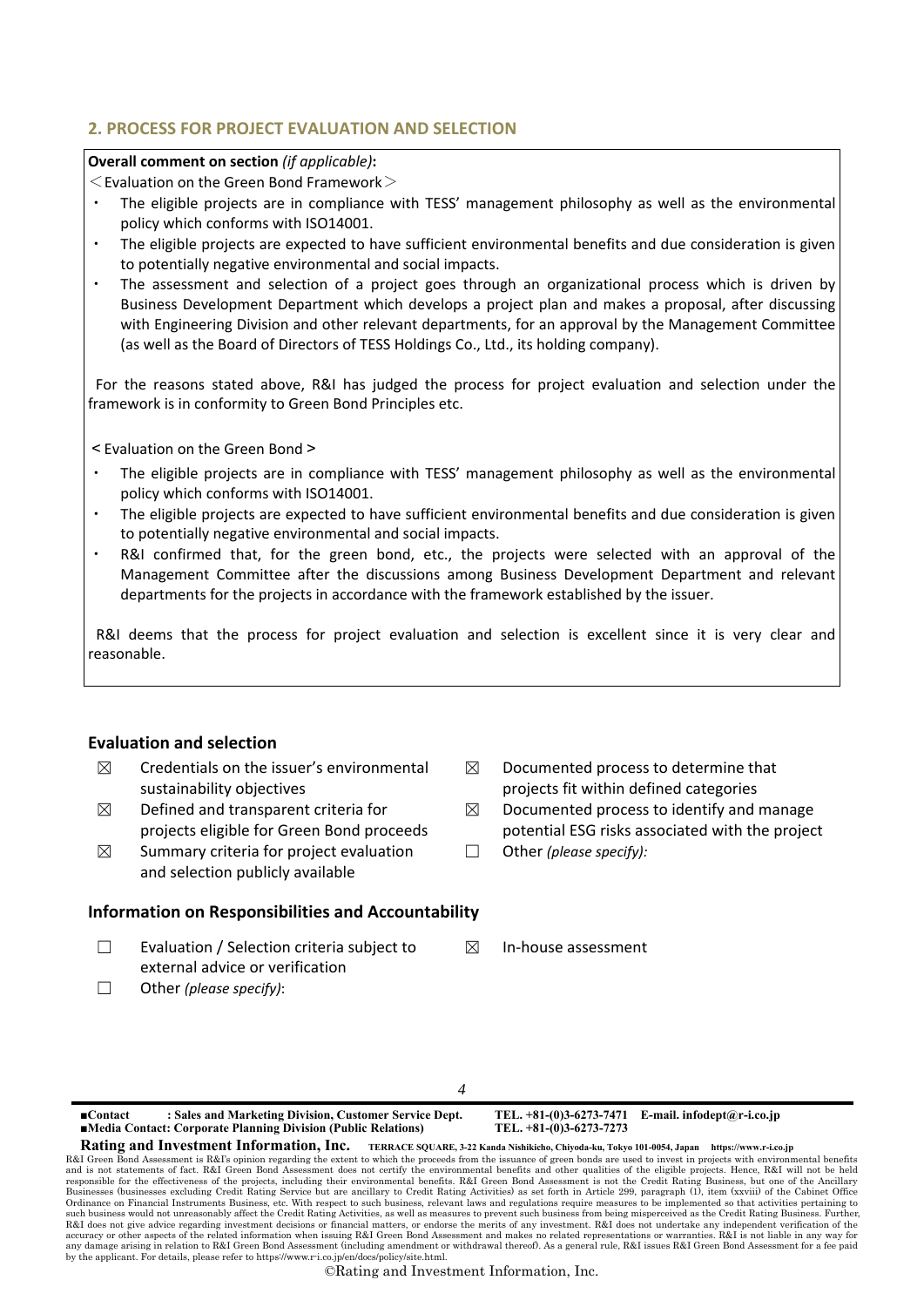### **3. MANAGEMENT OF PROCEEDS**

#### **Overall comment on section** *(if applicable)*:

<Evaluation on the Green Bond Framework>

- The proceeds from the green bond, etc. will be managed using a dedicated account of the power producer SPC and allocated for those green projects only. Therefore, the proceeds from the relevant green bond, etc. will not be commingled with those for other projects.
- Withdrawals of the proceeds will be strictly managed and allowed only when conditions precedent (CP) under the relevant project finance agreement are satisfied.
- Unallocated funds will be managed in deposit which is short-term liquid assets.
- The progresses of the projects and the fund allocation status will be managed appropriately with investors given necessary reporting as needed.

For the reasons stated above, R&I has judged that the policy for management of proceeds under the framework is in conformity to Green Bond Principles etc.

- $\leq$  Evaluation on the Green Bond $\geq$
- It was confirmed that the green bond, etc. would have the proceeds managed separately for the projects only pursuant to the framework established by the issuer as well as finance agreements for the transaction.
- The total amount of the projects exceeds the proceeds from the issuance of the green bond, etc. With regards to the timing of the allocation of the proceeds, they are expected to be allocated immediately after the issuance to acquire solar power plants in three sites, with the remainder to be used to acquire those in seven sites which are currently under development after the completion of construction. The allocation of the proceeds is expected to be fully completed generally within a year.
- R&I deems that the framework for managing the green bond proceeds is properly determined and especially excellent.

#### **Tracking of proceeds:**

- $\boxtimes$  Green Bond proceeds segregated or tracked by the issuer in an appropriate manner
- $\boxtimes$  Disclosure of intended types of temporary investment instruments for unallocated proceeds
- ☐ Other *(please specify)*:

#### **Additional disclosure:**

- $\boxtimes$  Allocations to future investments only  $\Box$  Allocations to both existing and future
- $\boxtimes$  Allocation to individual disbursements  $\Box$  Allocation to a portfolio of disbursements
- ☐ Disclosure of portfolio balance of unallocated proceeds
- investments
- 
- ☐ Other *(please specify)*:

### *5*

**■Contact : Sales and Marketing Division, Customer Service Dept. TEL. +81-(0)3-6273-7471 E-mail. infodept@r-i.co.jp ■Media Contact: Corporate Planning Division (Public Relations)** 

**Rating and Investment Information, Inc. TERRACE SQUARE, 3-22 Kanda Nishikicho, Chiyoda-ku, Tokyo 101-0054, Japan https://www.r-i.co.jp** 

R&I Green Bond Assessment is R&I's opinion regarding the extent to which the proceeds from the issuance of green bonds are used to invest in projects with environmental benefits<br>and is not statements of fact. R&I Green Bon Businesses (businesses excluding Credit Rating Service but are ancillary to Credit Rating Activities) as set forth in Article 299, paragraph (1), item (xxviii) of the Cabinet Office<br>Ordinance on Financial Instruments Busin such business would not unreasonably affect the Credit Rating Activities, as well as measures to prevent such business from being misperceived as the Credit Rating Business. Further,<br>R&I does not give advice regarding inve accuracy or other aspects of the related information when issuing R&I Green Bond Assessment and makes no related representations or warranties. R&I is not liable in any way for any damage arising in relation to R&I Green Bond Assessment (including amendment or withdrawal thereof). As a general rule, R&I issues R&I Green Bond Assessment for a fee paid by the applicant. For details, please refer to https://www.r-i.co.jp/en/docs/policy/site.html.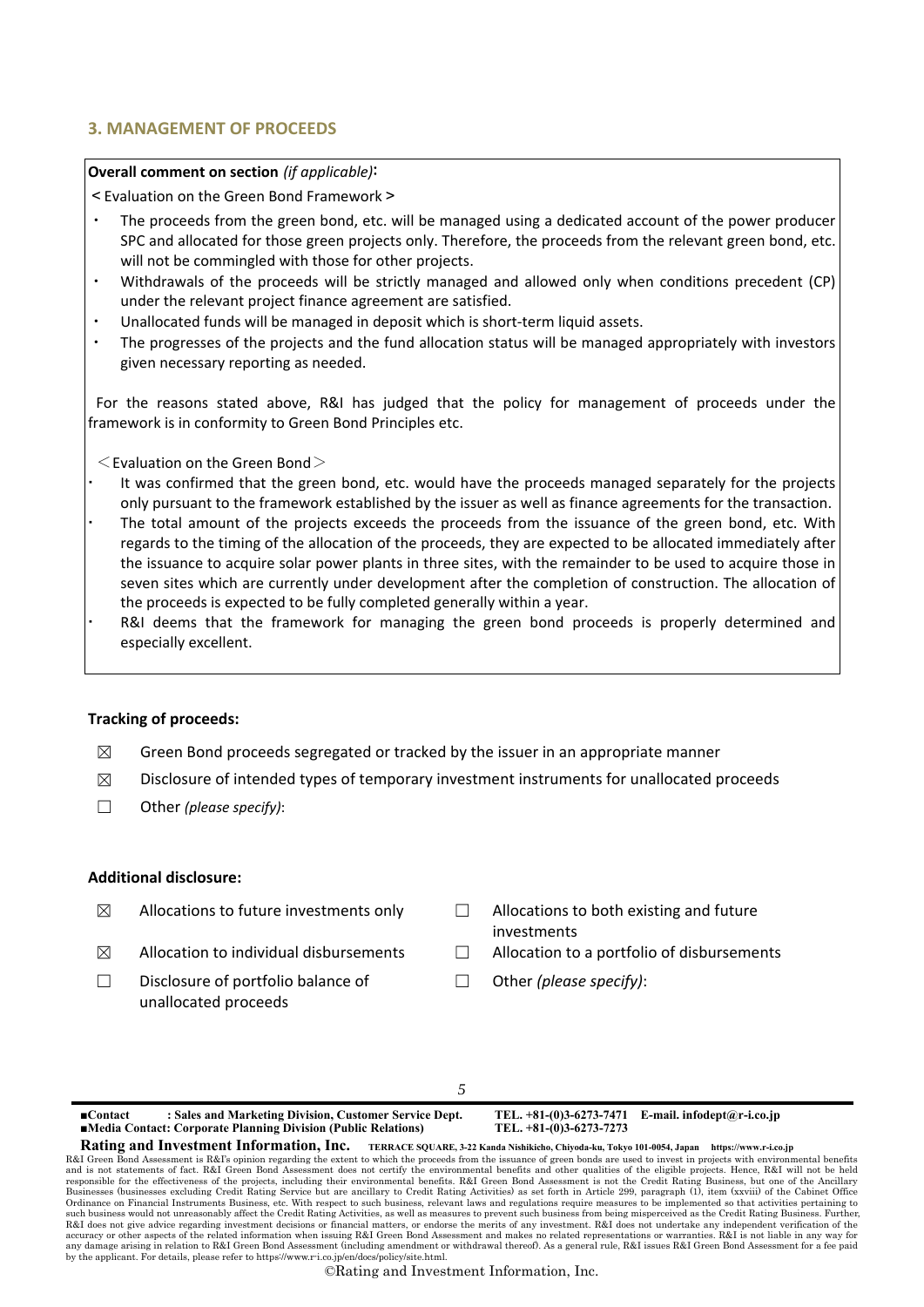#### **4. REPORTING**

#### **Overall comment on section** *(if applicable)***:**

 $\leq$  Evaluation on the Green Bond Framework $\geq$ 

- The reporting of the green bond, etc. is scheduled to be made once a year on the TESS' website.
- ・ Reporting is to include the fund allocation status reporting and impact reporting (the amounts of annual power generation and CO2 reduction) per portfolio, which is considered reasonable.

For the reasons stated above, R&I has judged that the policy for management of proceeds under the framework is in conformity to Green Bond Principles etc.

 $\leq$  Evaluation on the Green Bond $>$ 

- R&I confirmed that the green bond, etc. would have reports containing the fund allocation status and environmental benefits provided once a year in accordance with the framework established by the issuer.
- R&I deems that the reporting policy of the green bond is excellent in content and frequency.

|                        | Use of proceeds reporting:                                                                                               |                   |                                                                                 |  |  |  |
|------------------------|--------------------------------------------------------------------------------------------------------------------------|-------------------|---------------------------------------------------------------------------------|--|--|--|
| $\boxtimes$            | Project-by-project                                                                                                       | $\vert \ \ \vert$ | On a project portfolio basis                                                    |  |  |  |
| П                      | Linkage to individual bond(s)                                                                                            | $\Box$            | Other (please specify):                                                         |  |  |  |
|                        | <b>Information reported:</b>                                                                                             |                   |                                                                                 |  |  |  |
|                        | $\boxtimes$ Allocated amounts                                                                                            | $\mathsf{L}$      | Green Bond financed share of total investment                                   |  |  |  |
|                        | $\Box$ Other (please specify):                                                                                           |                   |                                                                                 |  |  |  |
|                        | <b>Frequency:</b>                                                                                                        |                   |                                                                                 |  |  |  |
|                        | $\boxtimes$ Annual                                                                                                       |                   | Semi-annual                                                                     |  |  |  |
|                        | $\Box$ Other (please specify):                                                                                           |                   |                                                                                 |  |  |  |
|                        | Impact reporting:                                                                                                        |                   |                                                                                 |  |  |  |
| ⊠                      | Project-by-project                                                                                                       | $\Box$            | On a project portfolio basis                                                    |  |  |  |
| $\mathsf{L}$           | Linkage to individual bond(s)                                                                                            | $\Box$            | Other (please specify):                                                         |  |  |  |
|                        | <b>Frequency:</b>                                                                                                        |                   |                                                                                 |  |  |  |
|                        | $\boxtimes$ Annual                                                                                                       | $\Box$            | Semi-annual                                                                     |  |  |  |
|                        | $\Box$ Other (please specify):                                                                                           |                   |                                                                                 |  |  |  |
|                        | Information reported (expected or ex-post):                                                                              |                   |                                                                                 |  |  |  |
|                        | $\boxtimes$ GHG Emissions / Savings                                                                                      | $\vert \ \ \vert$ | <b>Energy Savings</b>                                                           |  |  |  |
|                        | Decrease in water use                                                                                                    | ⊠                 | Other ESG indicators (please specify): Annual                                   |  |  |  |
|                        |                                                                                                                          | 6                 |                                                                                 |  |  |  |
| $\blacksquare$ Contact | : Sales and Marketing Division, Customer Service Dept.<br>■Media Contact: Corporate Planning Division (Public Relations) |                   | TEL. $+81-(0)3-6273-7471$ E-mail. infodept@r-i.co.jp<br>TEL. +81-(0)3-6273-7273 |  |  |  |

and is not statements of fact. R&I Green Bond Assessment does not certify the environmental benefits and other qualities of the eligible projects. Hence, R&I will not be held<br>responsible for the effectiveness of the projec Businesses (businesses excluding Credit Rating Service but are ancillary to Credit Rating Activities) as set forth in Article 299, paragraph (1), item (xxviii) of the Cabinet Office<br>Ordinance on Financial Instruments Busin such business would not unreasonably affect the Credit Rating Activities, as well as measures to prevent such business from being misperceived as the Credit Rating Business. Further,<br>R&I does not give advice regarding inve accuracy or other aspects of the related information when issuing R&I Green Bond Assessment and makes no related representations or warranties. R&I is not liable in any way for any damage arising in relation to R&I Green Bond Assessment (including amendment or withdrawal thereof). As a general rule, R&I issues R&I Green Bond Assessment for a fee paid by the applicant. For details, please refer to https://www.r-i.co.jp/en/docs/policy/site.html.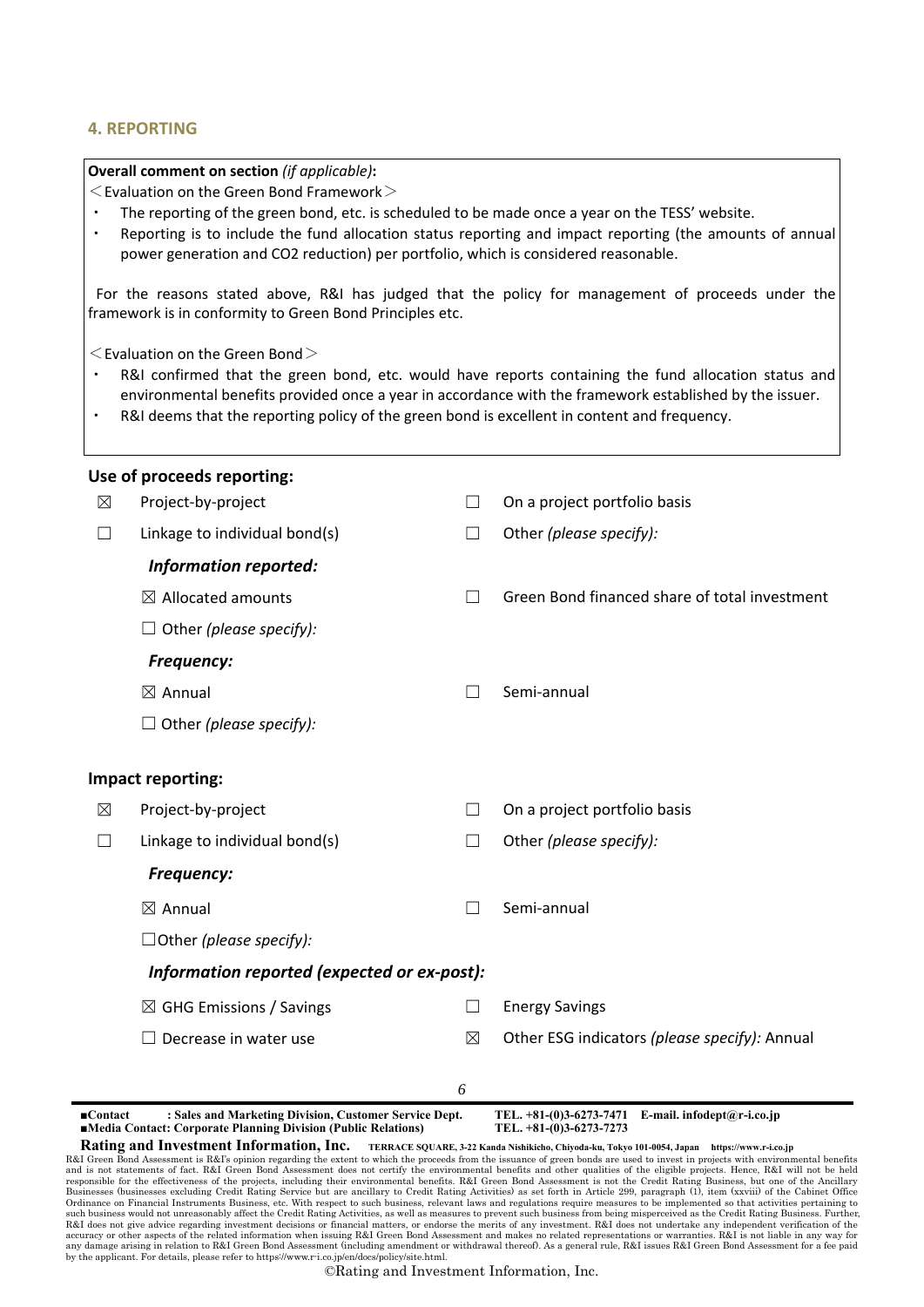### total output of the PV power plant

### **Means of Disclosure**

- ☐ Information published in financial report ☐ Information published in sustainability report
- $\Box$  Information published in ad hoc documents
- ☐ Reporting reviewed *(if yes, please specify which parts of the reporting are subject to external review):*

Where appropriate, please specify name and date of publication in the useful links section.

**USEFUL LINKS** *(e.g. to review provider methodology or credentials, to issuer's documentation, etc.)*

The methodology for R&I Green Bond Assessment

https://www.r-i.co.jp/en/rating/products/green\_bond/assessment.html

### **SPECIFY OTHER EXTERNAL REVIEWS AVAILABLE, IF APPROPRIATE Type(s) of Review provided:**

| $\Box$ Second Party Opinion | $\Box$ Certification  |
|-----------------------------|-----------------------|
| $\Box$ Verification         | $\Box$ Scoring/Rating |

☐ Other *(please specify):*

### Review provider(s):  $\qquad \qquad$  Date of publication:

*7*

**■Contact : Sales and Marketing Division, Customer Service Dept. TEL. +81-(0)3-6273-7471 E-mail. infodept@r-i.co.jp ■Media Contact: Corporate Planning Division (Public Relations)** 

**Rating and Investment Information, Inc. TERRACE SQUARE, 3-22 Kanda Nishikicho, Chiyoda-ku, Tokyo 101-0054, Japan https://www.r-i.co.jp** 

R&I Green Bond Assessment is R&I's opinion regarding the extent to which the proceeds from the issuance of green bonds are used to invest in projects with environmental benefits<br>and is not statements of fact. R&I Green Bon Businesses (businesses excluding Credit Rating Service but are ancillary to Credit Rating Activities) as set forth in Article 299, paragraph (1), item (xxviii) of the Cabinet Office<br>Ordinance on Financial Instruments Busin such business would not unreasonably affect the Credit Rating Activities, as well as measures to prevent such business from being misperceived as the Credit Rating Business. Further,<br>R&I does not give advice regarding inve any damage arising in relation to R&I Green Bond Assessment (including amendment or withdrawal thereof). As a general rule, R&I issues R&I Green Bond Assessment for a fee paid by the applicant. For details, please refer to https://www.r-i.co.jp/en/docs/policy/site.html.

- 
- ☒ Other *(please specify):* Sponsor's website